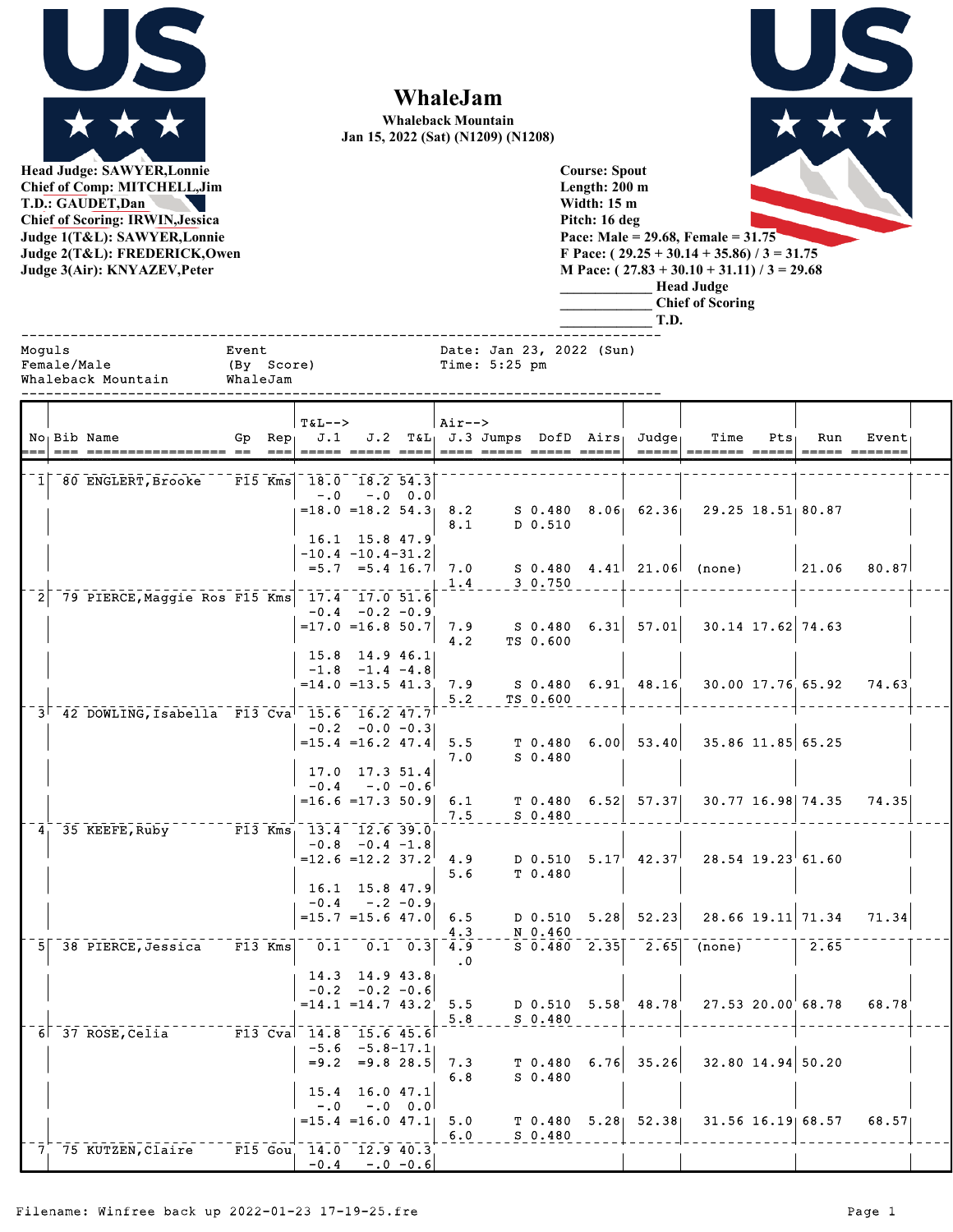| ;==, === ================== ==  ===, ===== ===== ====, ==== ===== =====<br>+4740<br>$=13.6$ $=12.9$ 39.8<br>45.40<br>36.26 11.45 56.85<br>5.6<br>T 0.480<br>5.65<br>6.2<br>$S_0.480$<br>$16.7$ 15.7 48.6<br>$-.2 -1.2$<br>$-0.6$<br>$=16.1$ = 15.5 47.4 5.2<br>$T$ 0.480 4.89 52.29 33.00 14.74 67.03<br>5.0<br>$S$ 0.480<br>$ \overline{F11} \overline{C} \overline{v} \overline{a}$ $\overline{14.8} \overline{0} \overline{14.2} \overline{43.5}$<br>8 10 ROYALL, Brynn<br>$-0.6 -0.4 -1.5$<br>$=14.2$ $=13.8$ $42.0$<br>$5.60$ 47.60 28.34 19.43 67.03<br>5.2<br>N 0.460<br>$S_0.480$<br>6.7<br>14.2 14.0 42.3<br>$-.6 - .4 -1.5$<br>$S$ 0.480 5.20 46.00 32.67 15.07 61.07<br>$= 13.6$ = 13.6 40.8 5.6<br>4.2<br>TT 0.600<br>9 39 STEVENSON, Sammie F13 Str   14.9 15.0 44.8<br>$-7.6 - 7.6 - 22.8$<br>38.52 9.17 36.36<br>$=7.3$ $=7.4$ 22.1<br>S 0.480 5.14 27.19<br>3.1<br>TS 0.600<br>6.1<br>15.1 16.2 46.9<br>$-0.6 -0.4 -1.5$<br>$= 14.5 = 15.8 45.4$ 6.9<br>S 0.480    6.25    51.70    32.87    14.87    66.57<br>66.57<br>4.9<br>TS 0.600<br>10 36 BRYANT, Sage F13 Cva 15.4 15.0 45.6<br>$-0.6 - 0.3 - 1.3$<br>$T$ 0.480 5.56 49.81 32.97 14.77 64.58<br>$= 14.8$ $= 14.7$ $44.3$ 5.5<br>$S$ 0.480<br>6.1<br>15.4 14.0 44.1<br>$-0.4$<br>$-.4 -1.2$<br>$T$ 0.480 5.75 48.65 34.80 12.92 61.57 64.58<br>$=15.0$ $=13.6$ $42.9$ 6.1<br>$S$ 0.480<br>5.9<br>11 81 REISZEL, Oliveah F15 Wil 16.1 14.8 46.4<br>$-0.8$ $-0.2$ $-1.5$<br>N 0.460 6.26 51.11 40.82 6.85 57.96<br>$=15.3$ =14.6 44.9 6.1<br>$Y$ 0.510<br>6.8<br>15.4 15.0 45.6<br>$-1.0$ $-1.0$ $-3.0$<br>$S$ 0.480 7.41 50.01<br>$= 14.4$ $= 14.0$ $42.6$ 7.9<br>34.08 13.65 63.66<br>63.66<br>7.1<br>$Y$ 0.510<br>$12^{-7}$ 34 BYRNES, Lilly F13 Kms 12.4 12.8 37.8<br>$-10.8 -12.7 - 35.3$<br>$3.97$ 6.52 55.38<br>$=1.6$ $=0.1$ 2.6 5.1<br>S 0.480<br>$\begin{array}{cc} 6.52 \end{array}$<br>T <sub>0.480</sub><br>3.2<br>13.4 12.8 39.3<br>$-0.2 -0.4 -0.9$<br>$S$ 0.480 6.42 44.82 30.16 17.60 62.42<br>$=13.2$ =12.4 38.4 6.8<br>62.42<br>$\begin{array}{cc} 6.2 \end{array}$<br>D 0.510<br>13 33 FLYNN, Molly F13 Lon   14.6 15.1 44.5<br>$-0.4 - 0.7 - 1.7$<br>$T$ 0.480 5.18 48.08<br>$= 14.2$ $= 14.4$ $42.9$ $4.4$<br>42.29 5.37 53.45<br>$S$ 0.480<br>6.4<br>14.0 13.9 41.8<br>$-0.6$ $-0.2$ $-1.2$<br>$5.79$ 46.44<br>$34.62$ 13.10 59.54 59.54<br>$=13.4$ $=13.7$ 40.7<br>5.6<br>D 0.510<br>4.9<br>TS 0.600<br>F15 Wva 15.1 14.2 43.9<br>$14$ 82 MEI, Grace<br>$-1.8$ $-1.6$ $-5.1$<br>$= 13.3 = 12.6$ 38.8 4.8<br>$4.31$ $43.16$<br>34.53 13.19 56.35<br>N 0.460<br>$S$ 0.480<br>4.4<br>13.9 14.1 42.0<br>$-9.6 - 9.6 - 28.8$<br>$=4.3$ $=4.5$ $13.2$ 5.6<br>N 0.460 5.16 18.36<br>$45.32 \quad 2.32^{\dagger} 20.68 \quad 56.35$<br>$S$ 0.480<br>5.4<br>$F15 Gsr$ 14.6 12.9 41.3<br>15 76 GROCKI, Maeve<br>$-0.8$ $-0.8$ $-2.4$<br>$5.27$ 44.12 39.70 7.98 52.10<br>$=13.8$ $=12.1$ $38.8$ 5.1<br>T 0.480<br>5.9<br>$S_0.480$<br>$15.3$ 14.7 45.0<br>$-1.0$ $-1.0$ $-3.0$<br>$= 14.3 = 13.7 42.0$ 4.4<br>$T$ 0.480 5.08 47.08 40.06 7.62 54.70 54.70<br>6.2<br>S 0.480 |  | No Bib Name | Gp $\Rees$ $J.1$ | <b>T&amp;L--&gt;</b> |  | Air--> |  | J.2 T&L J.3 Jumps DofD Airs Judge | Time | Pts | Run | Event |  |
|----------------------------------------------------------------------------------------------------------------------------------------------------------------------------------------------------------------------------------------------------------------------------------------------------------------------------------------------------------------------------------------------------------------------------------------------------------------------------------------------------------------------------------------------------------------------------------------------------------------------------------------------------------------------------------------------------------------------------------------------------------------------------------------------------------------------------------------------------------------------------------------------------------------------------------------------------------------------------------------------------------------------------------------------------------------------------------------------------------------------------------------------------------------------------------------------------------------------------------------------------------------------------------------------------------------------------------------------------------------------------------------------------------------------------------------------------------------------------------------------------------------------------------------------------------------------------------------------------------------------------------------------------------------------------------------------------------------------------------------------------------------------------------------------------------------------------------------------------------------------------------------------------------------------------------------------------------------------------------------------------------------------------------------------------------------------------------------------------------------------------------------------------------------------------------------------------------------------------------------------------------------------------------------------------------------------------------------------------------------------------------------------------------------------------------------------------------------------------------------------------------------------------------------------------------------------------------------------------------------------------------------------------------------------------------------------------------------------------------------------------------------------------------------------------------------------------------------------------------------------------------------------------------------------------------------------------------------------------------------------------------------------------------------------------------------|--|-------------|------------------|----------------------|--|--------|--|-----------------------------------|------|-----|-----|-------|--|
|                                                                                                                                                                                                                                                                                                                                                                                                                                                                                                                                                                                                                                                                                                                                                                                                                                                                                                                                                                                                                                                                                                                                                                                                                                                                                                                                                                                                                                                                                                                                                                                                                                                                                                                                                                                                                                                                                                                                                                                                                                                                                                                                                                                                                                                                                                                                                                                                                                                                                                                                                                                                                                                                                                                                                                                                                                                                                                                                                                                                                                                                |  |             |                  |                      |  |        |  |                                   |      |     |     |       |  |
| 67.03+4740<br>$+4200$<br>67.03+4200                                                                                                                                                                                                                                                                                                                                                                                                                                                                                                                                                                                                                                                                                                                                                                                                                                                                                                                                                                                                                                                                                                                                                                                                                                                                                                                                                                                                                                                                                                                                                                                                                                                                                                                                                                                                                                                                                                                                                                                                                                                                                                                                                                                                                                                                                                                                                                                                                                                                                                                                                                                                                                                                                                                                                                                                                                                                                                                                                                                                                            |  |             |                  |                      |  |        |  |                                   |      |     |     |       |  |
|                                                                                                                                                                                                                                                                                                                                                                                                                                                                                                                                                                                                                                                                                                                                                                                                                                                                                                                                                                                                                                                                                                                                                                                                                                                                                                                                                                                                                                                                                                                                                                                                                                                                                                                                                                                                                                                                                                                                                                                                                                                                                                                                                                                                                                                                                                                                                                                                                                                                                                                                                                                                                                                                                                                                                                                                                                                                                                                                                                                                                                                                |  |             |                  |                      |  |        |  |                                   |      |     |     |       |  |
|                                                                                                                                                                                                                                                                                                                                                                                                                                                                                                                                                                                                                                                                                                                                                                                                                                                                                                                                                                                                                                                                                                                                                                                                                                                                                                                                                                                                                                                                                                                                                                                                                                                                                                                                                                                                                                                                                                                                                                                                                                                                                                                                                                                                                                                                                                                                                                                                                                                                                                                                                                                                                                                                                                                                                                                                                                                                                                                                                                                                                                                                |  |             |                  |                      |  |        |  |                                   |      |     |     |       |  |
|                                                                                                                                                                                                                                                                                                                                                                                                                                                                                                                                                                                                                                                                                                                                                                                                                                                                                                                                                                                                                                                                                                                                                                                                                                                                                                                                                                                                                                                                                                                                                                                                                                                                                                                                                                                                                                                                                                                                                                                                                                                                                                                                                                                                                                                                                                                                                                                                                                                                                                                                                                                                                                                                                                                                                                                                                                                                                                                                                                                                                                                                |  |             |                  |                      |  |        |  |                                   |      |     |     |       |  |
|                                                                                                                                                                                                                                                                                                                                                                                                                                                                                                                                                                                                                                                                                                                                                                                                                                                                                                                                                                                                                                                                                                                                                                                                                                                                                                                                                                                                                                                                                                                                                                                                                                                                                                                                                                                                                                                                                                                                                                                                                                                                                                                                                                                                                                                                                                                                                                                                                                                                                                                                                                                                                                                                                                                                                                                                                                                                                                                                                                                                                                                                |  |             |                  |                      |  |        |  |                                   |      |     |     |       |  |
|                                                                                                                                                                                                                                                                                                                                                                                                                                                                                                                                                                                                                                                                                                                                                                                                                                                                                                                                                                                                                                                                                                                                                                                                                                                                                                                                                                                                                                                                                                                                                                                                                                                                                                                                                                                                                                                                                                                                                                                                                                                                                                                                                                                                                                                                                                                                                                                                                                                                                                                                                                                                                                                                                                                                                                                                                                                                                                                                                                                                                                                                |  |             |                  |                      |  |        |  |                                   |      |     |     |       |  |
|                                                                                                                                                                                                                                                                                                                                                                                                                                                                                                                                                                                                                                                                                                                                                                                                                                                                                                                                                                                                                                                                                                                                                                                                                                                                                                                                                                                                                                                                                                                                                                                                                                                                                                                                                                                                                                                                                                                                                                                                                                                                                                                                                                                                                                                                                                                                                                                                                                                                                                                                                                                                                                                                                                                                                                                                                                                                                                                                                                                                                                                                |  |             |                  |                      |  |        |  |                                   |      |     |     |       |  |
|                                                                                                                                                                                                                                                                                                                                                                                                                                                                                                                                                                                                                                                                                                                                                                                                                                                                                                                                                                                                                                                                                                                                                                                                                                                                                                                                                                                                                                                                                                                                                                                                                                                                                                                                                                                                                                                                                                                                                                                                                                                                                                                                                                                                                                                                                                                                                                                                                                                                                                                                                                                                                                                                                                                                                                                                                                                                                                                                                                                                                                                                |  |             |                  |                      |  |        |  |                                   |      |     |     |       |  |
|                                                                                                                                                                                                                                                                                                                                                                                                                                                                                                                                                                                                                                                                                                                                                                                                                                                                                                                                                                                                                                                                                                                                                                                                                                                                                                                                                                                                                                                                                                                                                                                                                                                                                                                                                                                                                                                                                                                                                                                                                                                                                                                                                                                                                                                                                                                                                                                                                                                                                                                                                                                                                                                                                                                                                                                                                                                                                                                                                                                                                                                                |  |             |                  |                      |  |        |  |                                   |      |     |     |       |  |
|                                                                                                                                                                                                                                                                                                                                                                                                                                                                                                                                                                                                                                                                                                                                                                                                                                                                                                                                                                                                                                                                                                                                                                                                                                                                                                                                                                                                                                                                                                                                                                                                                                                                                                                                                                                                                                                                                                                                                                                                                                                                                                                                                                                                                                                                                                                                                                                                                                                                                                                                                                                                                                                                                                                                                                                                                                                                                                                                                                                                                                                                |  |             |                  |                      |  |        |  |                                   |      |     |     |       |  |
|                                                                                                                                                                                                                                                                                                                                                                                                                                                                                                                                                                                                                                                                                                                                                                                                                                                                                                                                                                                                                                                                                                                                                                                                                                                                                                                                                                                                                                                                                                                                                                                                                                                                                                                                                                                                                                                                                                                                                                                                                                                                                                                                                                                                                                                                                                                                                                                                                                                                                                                                                                                                                                                                                                                                                                                                                                                                                                                                                                                                                                                                |  |             |                  |                      |  |        |  |                                   |      |     |     |       |  |
|                                                                                                                                                                                                                                                                                                                                                                                                                                                                                                                                                                                                                                                                                                                                                                                                                                                                                                                                                                                                                                                                                                                                                                                                                                                                                                                                                                                                                                                                                                                                                                                                                                                                                                                                                                                                                                                                                                                                                                                                                                                                                                                                                                                                                                                                                                                                                                                                                                                                                                                                                                                                                                                                                                                                                                                                                                                                                                                                                                                                                                                                |  |             |                  |                      |  |        |  |                                   |      |     |     |       |  |
|                                                                                                                                                                                                                                                                                                                                                                                                                                                                                                                                                                                                                                                                                                                                                                                                                                                                                                                                                                                                                                                                                                                                                                                                                                                                                                                                                                                                                                                                                                                                                                                                                                                                                                                                                                                                                                                                                                                                                                                                                                                                                                                                                                                                                                                                                                                                                                                                                                                                                                                                                                                                                                                                                                                                                                                                                                                                                                                                                                                                                                                                |  |             |                  |                      |  |        |  |                                   |      |     |     |       |  |
|                                                                                                                                                                                                                                                                                                                                                                                                                                                                                                                                                                                                                                                                                                                                                                                                                                                                                                                                                                                                                                                                                                                                                                                                                                                                                                                                                                                                                                                                                                                                                                                                                                                                                                                                                                                                                                                                                                                                                                                                                                                                                                                                                                                                                                                                                                                                                                                                                                                                                                                                                                                                                                                                                                                                                                                                                                                                                                                                                                                                                                                                |  |             |                  |                      |  |        |  |                                   |      |     |     |       |  |
|                                                                                                                                                                                                                                                                                                                                                                                                                                                                                                                                                                                                                                                                                                                                                                                                                                                                                                                                                                                                                                                                                                                                                                                                                                                                                                                                                                                                                                                                                                                                                                                                                                                                                                                                                                                                                                                                                                                                                                                                                                                                                                                                                                                                                                                                                                                                                                                                                                                                                                                                                                                                                                                                                                                                                                                                                                                                                                                                                                                                                                                                |  |             |                  |                      |  |        |  |                                   |      |     |     |       |  |
|                                                                                                                                                                                                                                                                                                                                                                                                                                                                                                                                                                                                                                                                                                                                                                                                                                                                                                                                                                                                                                                                                                                                                                                                                                                                                                                                                                                                                                                                                                                                                                                                                                                                                                                                                                                                                                                                                                                                                                                                                                                                                                                                                                                                                                                                                                                                                                                                                                                                                                                                                                                                                                                                                                                                                                                                                                                                                                                                                                                                                                                                |  |             |                  |                      |  |        |  |                                   |      |     |     |       |  |
|                                                                                                                                                                                                                                                                                                                                                                                                                                                                                                                                                                                                                                                                                                                                                                                                                                                                                                                                                                                                                                                                                                                                                                                                                                                                                                                                                                                                                                                                                                                                                                                                                                                                                                                                                                                                                                                                                                                                                                                                                                                                                                                                                                                                                                                                                                                                                                                                                                                                                                                                                                                                                                                                                                                                                                                                                                                                                                                                                                                                                                                                |  |             |                  |                      |  |        |  |                                   |      |     |     |       |  |
|                                                                                                                                                                                                                                                                                                                                                                                                                                                                                                                                                                                                                                                                                                                                                                                                                                                                                                                                                                                                                                                                                                                                                                                                                                                                                                                                                                                                                                                                                                                                                                                                                                                                                                                                                                                                                                                                                                                                                                                                                                                                                                                                                                                                                                                                                                                                                                                                                                                                                                                                                                                                                                                                                                                                                                                                                                                                                                                                                                                                                                                                |  |             |                  |                      |  |        |  |                                   |      |     |     |       |  |
|                                                                                                                                                                                                                                                                                                                                                                                                                                                                                                                                                                                                                                                                                                                                                                                                                                                                                                                                                                                                                                                                                                                                                                                                                                                                                                                                                                                                                                                                                                                                                                                                                                                                                                                                                                                                                                                                                                                                                                                                                                                                                                                                                                                                                                                                                                                                                                                                                                                                                                                                                                                                                                                                                                                                                                                                                                                                                                                                                                                                                                                                |  |             |                  |                      |  |        |  |                                   |      |     |     |       |  |
|                                                                                                                                                                                                                                                                                                                                                                                                                                                                                                                                                                                                                                                                                                                                                                                                                                                                                                                                                                                                                                                                                                                                                                                                                                                                                                                                                                                                                                                                                                                                                                                                                                                                                                                                                                                                                                                                                                                                                                                                                                                                                                                                                                                                                                                                                                                                                                                                                                                                                                                                                                                                                                                                                                                                                                                                                                                                                                                                                                                                                                                                |  |             |                  |                      |  |        |  |                                   |      |     |     |       |  |
|                                                                                                                                                                                                                                                                                                                                                                                                                                                                                                                                                                                                                                                                                                                                                                                                                                                                                                                                                                                                                                                                                                                                                                                                                                                                                                                                                                                                                                                                                                                                                                                                                                                                                                                                                                                                                                                                                                                                                                                                                                                                                                                                                                                                                                                                                                                                                                                                                                                                                                                                                                                                                                                                                                                                                                                                                                                                                                                                                                                                                                                                |  |             |                  |                      |  |        |  |                                   |      |     |     |       |  |
|                                                                                                                                                                                                                                                                                                                                                                                                                                                                                                                                                                                                                                                                                                                                                                                                                                                                                                                                                                                                                                                                                                                                                                                                                                                                                                                                                                                                                                                                                                                                                                                                                                                                                                                                                                                                                                                                                                                                                                                                                                                                                                                                                                                                                                                                                                                                                                                                                                                                                                                                                                                                                                                                                                                                                                                                                                                                                                                                                                                                                                                                |  |             |                  |                      |  |        |  |                                   |      |     |     |       |  |
|                                                                                                                                                                                                                                                                                                                                                                                                                                                                                                                                                                                                                                                                                                                                                                                                                                                                                                                                                                                                                                                                                                                                                                                                                                                                                                                                                                                                                                                                                                                                                                                                                                                                                                                                                                                                                                                                                                                                                                                                                                                                                                                                                                                                                                                                                                                                                                                                                                                                                                                                                                                                                                                                                                                                                                                                                                                                                                                                                                                                                                                                |  |             |                  |                      |  |        |  |                                   |      |     |     |       |  |
|                                                                                                                                                                                                                                                                                                                                                                                                                                                                                                                                                                                                                                                                                                                                                                                                                                                                                                                                                                                                                                                                                                                                                                                                                                                                                                                                                                                                                                                                                                                                                                                                                                                                                                                                                                                                                                                                                                                                                                                                                                                                                                                                                                                                                                                                                                                                                                                                                                                                                                                                                                                                                                                                                                                                                                                                                                                                                                                                                                                                                                                                |  |             |                  |                      |  |        |  |                                   |      |     |     |       |  |
|                                                                                                                                                                                                                                                                                                                                                                                                                                                                                                                                                                                                                                                                                                                                                                                                                                                                                                                                                                                                                                                                                                                                                                                                                                                                                                                                                                                                                                                                                                                                                                                                                                                                                                                                                                                                                                                                                                                                                                                                                                                                                                                                                                                                                                                                                                                                                                                                                                                                                                                                                                                                                                                                                                                                                                                                                                                                                                                                                                                                                                                                |  |             |                  |                      |  |        |  |                                   |      |     |     |       |  |
|                                                                                                                                                                                                                                                                                                                                                                                                                                                                                                                                                                                                                                                                                                                                                                                                                                                                                                                                                                                                                                                                                                                                                                                                                                                                                                                                                                                                                                                                                                                                                                                                                                                                                                                                                                                                                                                                                                                                                                                                                                                                                                                                                                                                                                                                                                                                                                                                                                                                                                                                                                                                                                                                                                                                                                                                                                                                                                                                                                                                                                                                |  |             |                  |                      |  |        |  |                                   |      |     |     |       |  |
|                                                                                                                                                                                                                                                                                                                                                                                                                                                                                                                                                                                                                                                                                                                                                                                                                                                                                                                                                                                                                                                                                                                                                                                                                                                                                                                                                                                                                                                                                                                                                                                                                                                                                                                                                                                                                                                                                                                                                                                                                                                                                                                                                                                                                                                                                                                                                                                                                                                                                                                                                                                                                                                                                                                                                                                                                                                                                                                                                                                                                                                                |  |             |                  |                      |  |        |  |                                   |      |     |     |       |  |
|                                                                                                                                                                                                                                                                                                                                                                                                                                                                                                                                                                                                                                                                                                                                                                                                                                                                                                                                                                                                                                                                                                                                                                                                                                                                                                                                                                                                                                                                                                                                                                                                                                                                                                                                                                                                                                                                                                                                                                                                                                                                                                                                                                                                                                                                                                                                                                                                                                                                                                                                                                                                                                                                                                                                                                                                                                                                                                                                                                                                                                                                |  |             |                  |                      |  |        |  |                                   |      |     |     |       |  |
|                                                                                                                                                                                                                                                                                                                                                                                                                                                                                                                                                                                                                                                                                                                                                                                                                                                                                                                                                                                                                                                                                                                                                                                                                                                                                                                                                                                                                                                                                                                                                                                                                                                                                                                                                                                                                                                                                                                                                                                                                                                                                                                                                                                                                                                                                                                                                                                                                                                                                                                                                                                                                                                                                                                                                                                                                                                                                                                                                                                                                                                                |  |             |                  |                      |  |        |  |                                   |      |     |     |       |  |
|                                                                                                                                                                                                                                                                                                                                                                                                                                                                                                                                                                                                                                                                                                                                                                                                                                                                                                                                                                                                                                                                                                                                                                                                                                                                                                                                                                                                                                                                                                                                                                                                                                                                                                                                                                                                                                                                                                                                                                                                                                                                                                                                                                                                                                                                                                                                                                                                                                                                                                                                                                                                                                                                                                                                                                                                                                                                                                                                                                                                                                                                |  |             |                  |                      |  |        |  |                                   |      |     |     |       |  |
|                                                                                                                                                                                                                                                                                                                                                                                                                                                                                                                                                                                                                                                                                                                                                                                                                                                                                                                                                                                                                                                                                                                                                                                                                                                                                                                                                                                                                                                                                                                                                                                                                                                                                                                                                                                                                                                                                                                                                                                                                                                                                                                                                                                                                                                                                                                                                                                                                                                                                                                                                                                                                                                                                                                                                                                                                                                                                                                                                                                                                                                                |  |             |                  |                      |  |        |  |                                   |      |     |     |       |  |
|                                                                                                                                                                                                                                                                                                                                                                                                                                                                                                                                                                                                                                                                                                                                                                                                                                                                                                                                                                                                                                                                                                                                                                                                                                                                                                                                                                                                                                                                                                                                                                                                                                                                                                                                                                                                                                                                                                                                                                                                                                                                                                                                                                                                                                                                                                                                                                                                                                                                                                                                                                                                                                                                                                                                                                                                                                                                                                                                                                                                                                                                |  |             |                  |                      |  |        |  |                                   |      |     |     |       |  |
|                                                                                                                                                                                                                                                                                                                                                                                                                                                                                                                                                                                                                                                                                                                                                                                                                                                                                                                                                                                                                                                                                                                                                                                                                                                                                                                                                                                                                                                                                                                                                                                                                                                                                                                                                                                                                                                                                                                                                                                                                                                                                                                                                                                                                                                                                                                                                                                                                                                                                                                                                                                                                                                                                                                                                                                                                                                                                                                                                                                                                                                                |  |             |                  |                      |  |        |  |                                   |      |     |     |       |  |
|                                                                                                                                                                                                                                                                                                                                                                                                                                                                                                                                                                                                                                                                                                                                                                                                                                                                                                                                                                                                                                                                                                                                                                                                                                                                                                                                                                                                                                                                                                                                                                                                                                                                                                                                                                                                                                                                                                                                                                                                                                                                                                                                                                                                                                                                                                                                                                                                                                                                                                                                                                                                                                                                                                                                                                                                                                                                                                                                                                                                                                                                |  |             |                  |                      |  |        |  |                                   |      |     |     |       |  |
|                                                                                                                                                                                                                                                                                                                                                                                                                                                                                                                                                                                                                                                                                                                                                                                                                                                                                                                                                                                                                                                                                                                                                                                                                                                                                                                                                                                                                                                                                                                                                                                                                                                                                                                                                                                                                                                                                                                                                                                                                                                                                                                                                                                                                                                                                                                                                                                                                                                                                                                                                                                                                                                                                                                                                                                                                                                                                                                                                                                                                                                                |  |             |                  |                      |  |        |  |                                   |      |     |     |       |  |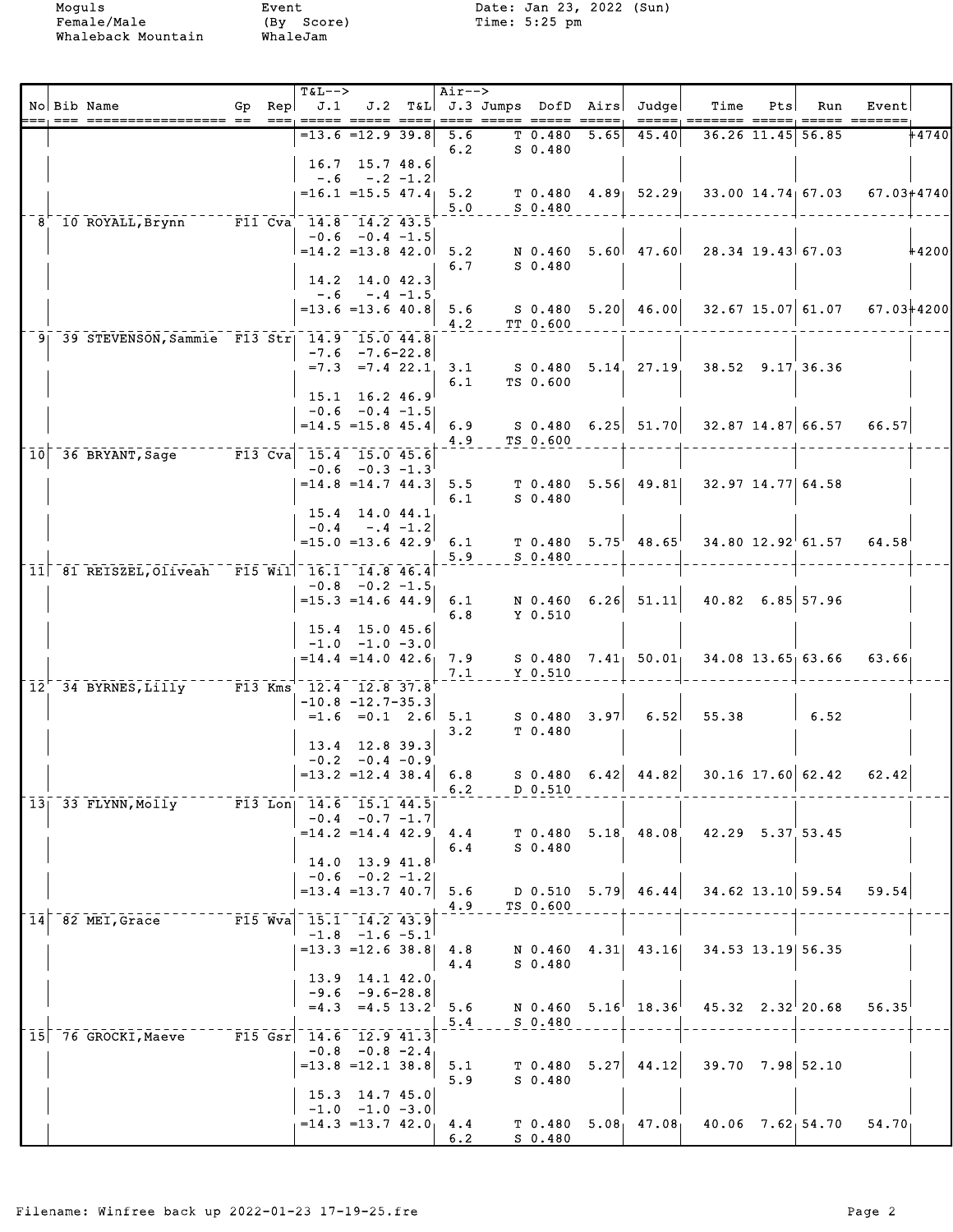|                 | No Bib Name<br>============== ==               | $Gp$ Rep<br>===                    | <b>T&amp;L--&gt;</b><br>J.1              |                                                                      |           | Air-->     | ==== ===== ===== =====;         |      | J.2 T&L J.3 Jumps DofD Airs Judge | Time<br>-----, ------ -----, ----- ---- <b>-</b> | Pts | Run                                  | Event |  |
|-----------------|------------------------------------------------|------------------------------------|------------------------------------------|----------------------------------------------------------------------|-----------|------------|---------------------------------|------|-----------------------------------|--------------------------------------------------|-----|--------------------------------------|-------|--|
| <b>16</b>       | 73 CREAN, Alice                                | $F15$ Spe                          | 14.5                                     | $-0.8$ $-0.6$ $-2.1$<br>$=13.7$ $=12.3$ 39.0                         | 12.9 41.1 | 3.8<br>5.3 | S 0.480                         |      | TS $0.600 \quad 4.82$   $43.82$   | $39.43$ $8.25$ 52.07                             |     |                                      |       |  |
|                 |                                                |                                    |                                          | 14.3 13.8 42.2<br>$-6.4 - 6.0 - 18.6$<br>$=7.9$ $=7.8$ 23.6          |           | 4.7<br>5.5 | $S$ 0.480                       |      | $D$ 0.510 5.03 28.58              |                                                  |     | 38.50 9.19 37.77                     | 52.07 |  |
|                 | 17 77 FITZMORRIS, Hauna F15 Gou 14.0 13.0 40.5 |                                    |                                          | $-1.0 -0.9 -2.8$<br>$=13.0$ $=12.1$ 37.7                             |           | 4.8<br>5.0 | $S_0.480$                       |      | N $0.460$ 4.60 42.25              | $41.66$ 6.01 48.26                               |     |                                      |       |  |
|                 | 18, 12 CARROLL, Ayla F11 Cro, 12.6 13.0 38.4   |                                    | $-1.2$                                   | 14.8 14.9 44.6<br>$-.4 -2.4$<br>$= 13.6 = 14.5 42.2$                 |           | 5.9<br>4.1 | D 0.510                         |      |                                   | S 0.480 4.92 47.07 43.16 4.50 51.57              |     |                                      | 51.57 |  |
|                 |                                                |                                    |                                          | $-1.0 -0.4 -2.1$<br>$= 11.6 = 12.636.3$<br>13.2 12.0 37.8            |           | 6.0<br>5.5 | T <sub>0.480</sub><br>$S_0.480$ |      | $5.52^{1}$ 41.82                  |                                                  |     | $38.07$ 9.63 51.45                   |       |  |
|                 |                                                |                                    |                                          | $-2.2 -2.6 -7.2$<br>$= 11.0 = 9.4 30.6$                              |           | 4.2<br>5.1 | $S$ 0.480                       |      | $T$ 0.480 4.45 35.05              | 43.86 3.79 38.84                                 |     |                                      | 51.45 |  |
|                 | 19 41 IRWIN, Adelyn                            |                                    | $ \overline{F13}$ Wbk $11.9$ $12.0$ 35.8 | $-0.4 - 0.3 - 1.0$<br>$= 11.5 = 11.7$ 34.8, 4.9<br>$0.1$ 12.9 19.5   |           | 5.9        | $S$ 0.480                       |      |                                   | $T$ 0.480 5.18 39.98 36.72 10.99 50.97           |     |                                      |       |  |
|                 |                                                |                                    |                                          | $-12.0 - 18.0$<br>$=0.1$ $=0.9$ 1.5 5.0                              |           | 5.7        | $S_0.480$                       |      |                                   | $T$ 0.480 5.13 6.63 57.35                        |     | $\begin{array}{cc} 6.63 \end{array}$ | 50.97 |  |
| 20 <sub>1</sub> | 44 MERHIGE, Anne F13 Gou 13.4 12.0 38.1        |                                    |                                          | $-1.8$ $-1.8$ $-5.4$<br>$= 11.6 = 10.2 32.7$ 5.7                     |           | 4.7        | D 0.510                         |      |                                   | $S$ 0.480 5.12 37.82 35.98 11.73 49.55           |     |                                      |       |  |
|                 | 21 43 CARRIERE, Dani F13 Wbk 12.4 12.2 36.9    |                                    |                                          | $12.1$ $12.6$ $37.0$<br>$-5.6 -7.5 - 19.6$<br>$=6.5$ $=5.1$ 17.4 4.2 |           | 3.8        | D 0.510                         |      | $S$ 0.480 3.94 21.34              | 40.20 7.48 28.82                                 |     |                                      | 49.55 |  |
|                 |                                                |                                    | $= 11.6 = 11.2$ 34.2 4.1                 | $-0.8$ $-1.0$ $-2.7$<br>11.9 13.0 37.3                               |           | 5.6        | T <sub>0.480</sub><br>$S$ 0.480 |      | $4.64$ 38.84                      | $40.45$ 7.23 46.07                               |     |                                      |       |  |
|                 |                                                |                                    |                                          | $-0.8$ $-0.8$ $-2.4$<br>$= 11.1$ $= 12.2$ $34.9$ $4.7$               |           | 4.4        | TS 0.600                        |      |                                   | M 0.510 5.03 39.98 41.21 6.46 46.44              |     |                                      | 46.44 |  |
| 22 <sup>2</sup> | 7 HENSON, Anna                                 |                                    | $-F11$ Cro $12.4$ $13.8$ 39.3            | $-6.4 - 6.0 - 18.6$<br>$=6.0$ $=7.8$ 20.7<br>12.4 10.9 35.0          |           | 5.2<br>4.8 | $S$ 0.480<br>T 0.480            |      | $4.79$ $25.49$                    | $40.78$ 6.89 32.38                               |     |                                      |       |  |
|                 |                                                |                                    |                                          | $-3.2 -3.4 -9.9$<br>$= 9.2 = 7.5 25.0$                               |           | 4.2<br>4.4 | N 0.460<br>T 0.480              | 4.04 | 29.09                             |                                                  |     | $32.64$ 15.10 44.19                  | 44.19 |  |
|                 | 23 45 SALLUM, Virginia                         |                                    | F13 Wva  12.9  12.8  38.6                | $-0.4 - 0.3 - 1.0$<br>$=12.5$ $=12.5$ 37.5<br>13.5 13.8 41.0         |           | 5.1<br>4.5 | N 0.460<br>$S$ 0.480            |      | 4.50, 42.00                       |                                                  |     | 46.10 1.53.43.53                     |       |  |
|                 |                                                |                                    | $= 13.1$ $= 13.4$ 39.8 4.7               | $-.4 -0.4 -1.2$                                                      |           | 4.5        | T 0.480<br>$S_0.480$            |      | $4.41$ $44.16$                    | 51.32                                            |     | 44.16                                | 44.16 |  |
| 24 <sub>1</sub> | 32 O'NEILL, Cara                               | $ \overline{F13}$ $\overline{Wv}a$ | $-0.0$                                   | 12.8 12.9 38.6<br>$-.0 \t0.0$<br>$=12.8$ =12.9 38.6                  |           | 4.3<br>4.9 | $S_0.480$                       |      | N 0.460 4.32 42.87                | $47.24$ 0.38 43.25                               |     |                                      |       |  |
|                 |                                                |                                    |                                          | 12.6 13.7 39.4<br>$-2.0 -1.8 -5.7$                                   |           |            |                                 |      |                                   |                                                  |     |                                      |       |  |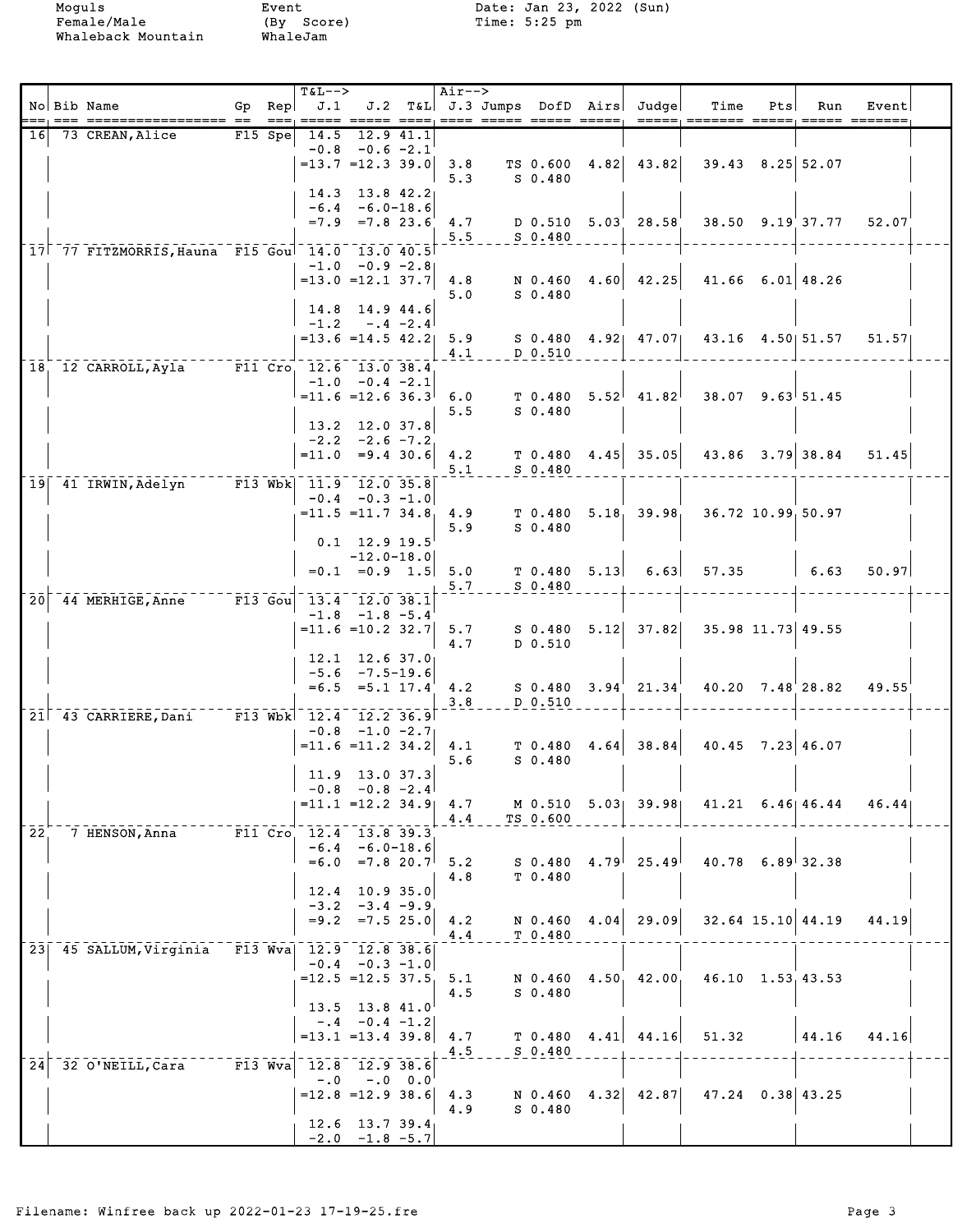|                 | No Bib Name                                     | Gp $Rep$ $J.1$                          | <b>T&amp;L--&gt;</b>       |                                                |                 | Air-->     |                     |      | J.2 T&L J.3 Jumps DofD Airs Judge                                      | Time                                                                | Pts | Run                | Event         |  |
|-----------------|-------------------------------------------------|-----------------------------------------|----------------------------|------------------------------------------------|-----------------|------------|---------------------|------|------------------------------------------------------------------------|---------------------------------------------------------------------|-----|--------------------|---------------|--|
|                 |                                                 |                                         |                            | $=10.6$ $=11.9$ 33.8                           |                 | 4.5        | N 0.460             | 4.32 | 38.07                                                                  |                                                                     |     | 44.37 3.28 41.35   | 43.25         |  |
|                 | 25 78 MARCHAND, Annabell F15 Gou 13.9 13.8 41.6 |                                         |                            |                                                |                 | 4.7        | $S$ 0.480           |      |                                                                        |                                                                     |     |                    |               |  |
|                 |                                                 |                                         |                            | $-1.0 -0.4 -2.1$<br>$= 12.9$ $= 13.4$ 39.5     |                 | 4.1        |                     |      |                                                                        | S 0.480 1.96 41.41 47.56 0.06 41.47                                 |     |                    |               |  |
|                 |                                                 |                                         |                            | 13.9 14.4 42.5                                 |                 | $\cdot$ 0  |                     |      |                                                                        |                                                                     |     |                    |               |  |
|                 |                                                 |                                         |                            | $-1.4$ $-1.0$ $-3.6$<br>$=12.5$ $=13.4$ 38.8   |                 | 3.6        |                     |      |                                                                        | $S$ 0.480 1.72 40.57 47.17 0.45 41.02                               |     |                    | 41.47         |  |
| 261             | 40 OPPENHEIM, Brooke F13 Lon 0.1 0.1 0.3 4.5    |                                         |                            |                                                |                 |            |                     |      |                                                                        | $\overline{N}$ 0.460 3.94 4.24 1:01.78                              |     | 4.24               |               |  |
|                 |                                                 |                                         |                            |                                                |                 | 3.9        | $S$ 0.480           |      |                                                                        |                                                                     |     |                    |               |  |
|                 |                                                 |                                         |                            | $12.4$ 12.9 38.0<br>$-2.2 -2.0 -6.3$           |                 |            |                     |      |                                                                        |                                                                     |     |                    |               |  |
|                 |                                                 |                                         |                            | $=10.2$ =10.9 31.7 4.4                         |                 | 4.9        | $S_0.480$           |      | $T$ 0.480 4.46 36.11                                                   | 59.30                                                               |     | 136.11             | 36.11         |  |
| 27 <sup>2</sup> | 6 GRIFFIN, Molly F11 Gou, 10.3 10.5 31.2        |                                         |                            | $-6.4 - 4.4 - 16.2$                            |                 |            |                     |      |                                                                        |                                                                     |     |                    |               |  |
|                 |                                                 |                                         |                            | $=3.9$ $=6.1$ $15.0$ 3.9                       |                 | 3.3        | S 0.480<br>N 0.460  |      | $3.38$ <sup><math>\mid</math></sup> 18.38 <sup><math>\mid</math></sup> |                                                                     |     | $41.49$ 6.18 24.56 |               |  |
|                 |                                                 |                                         | 0.1                        |                                                | $0.1 \quad 0.3$ | 3.1<br>4.0 | S 0.480<br>N 0.460  |      | $3.32$ $3.62$                                                          | 51.25                                                               |     | 3.62               | 24.56         |  |
|                 | 28 11 PEDRO, Olivia F11 Wva                     |                                         |                            | $9.4$ 11.0 30.6                                |                 |            |                     |      |                                                                        |                                                                     |     |                    |               |  |
|                 |                                                 |                                         |                            | $-4.8$ $-4.8$ -14.4<br>$=4.6$ $=6.2$ 16.2      |                 | $=$        |                     |      | 16.20                                                                  | 50.18                                                               |     | 16.20              |               |  |
|                 |                                                 |                                         |                            | $9.1$ 10.8 29.8                                |                 |            |                     |      |                                                                        |                                                                     |     |                    |               |  |
|                 |                                                 |                                         |                            | $-2.4 -2.4 -7.2$<br>$=6.7 = 8.4$ 22.6          |                 | 3.5        |                     |      | $N$ 0.460 1.61 24.26                                                   | 53.02                                                               |     |                    | $24.26$ 24.26 |  |
|                 | 29 120 HEWITT, Lillian F09 Cro 10.4 11.5 32.8   |                                         |                            |                                                |                 | $\cdot$ 0  |                     |      |                                                                        |                                                                     |     |                    |               |  |
|                 |                                                 |                                         |                            | $-6.8 - 6.4 - 19.8$<br>$=3.6$ $=5.1$ 13.0 4.6  |                 |            |                     |      |                                                                        | N $0.460$ 3.55 16.60 1:03.49                                        |     | 16.60              |               |  |
|                 |                                                 |                                         |                            |                                                |                 | 3.0        | T 0.480             |      |                                                                        |                                                                     |     |                    |               |  |
|                 |                                                 |                                         | 8.5                        | $-.8 - .8 - 2.4$                               | 8.024.8         |            |                     |      |                                                                        |                                                                     |     |                    |               |  |
|                 |                                                 |                                         |                            | $=7.7$ $=7.2$ 22.4                             |                 | $=$        |                     |      |                                                                        | $22.35 + 1:03.47$                                                   |     | 122.35             | 22.35         |  |
|                 | 1 95 KRAUS, Jack M15 Cro 18.0 17.0 52.5         |                                         |                            |                                                |                 |            |                     |      |                                                                        |                                                                     |     |                    |               |  |
|                 |                                                 |                                         |                            | $-0.2 -0.2 -0.6$<br>$=17.8$ =16.8 51.9 6.8     |                 |            |                     |      |                                                                        | 3 0.650 7.52 59.42 27.83 17.99 77.41                                |     |                    |               |  |
|                 |                                                 |                                         |                            | $16.5$ 16.4 49.3                               |                 | 6.2        | TS 0.500            |      |                                                                        |                                                                     |     |                    |               |  |
|                 |                                                 |                                         | $=16.1$ $=16.0$ $48.2$ 5.8 | $-0.4 - 0.4 - 1.2$                             |                 |            |                     |      | $3\;\;0.650\;\;5.771\;\;53.921$                                        |                                                                     |     | 27.78 18.04 71.96  | 77.41         |  |
|                 |                                                 | $\sqrt{15}$ Cro $\sqrt{16.8}$ 16.8 50.4 |                            |                                                |                 | 4.0        | TS 0.500            |      |                                                                        |                                                                     |     |                    |               |  |
| 2               | 94 HENSON,Jackson                               |                                         |                            | $-0.6 - 0.6 - 1.8$                             |                 |            |                     |      |                                                                        |                                                                     |     |                    |               |  |
|                 |                                                 |                                         |                            | $= 16.2$ = 16.2 48.6 5.7                       |                 | 4.9        | TS 0.500<br>T 0.380 |      | $4.71$ 53.31                                                           |                                                                     |     | 26.83 19.07 72.38  |               |  |
|                 |                                                 |                                         |                            | $14.8$ 15.0 44.7<br>$-3.4 -2.8 -9.3$           |                 |            |                     |      |                                                                        |                                                                     |     |                    |               |  |
|                 |                                                 |                                         |                            | $= 11.4$ $= 12.2$ 35.4 5.0                     |                 | 3.5        | S 0.380             |      |                                                                        | 3 0.650 4.58 39.98 28.68 17.07 57.05                                |     |                    | 72.38         |  |
|                 | $3^{\dagger}$ 67 HENSON, Rowan                  | M13 Cro 15.8 16.9 49.1                  |                            | $-.0$ $-.0$ $0.0$                              |                 |            |                     |      |                                                                        |                                                                     |     |                    |               |  |
|                 |                                                 |                                         |                            | $=15.8$ =16.9 49.1 7.1                         |                 |            | TS 0.500            |      | $3\,$ 0.650 $\,$ 7.21 $\,$ 56.26 $\,$                                  |                                                                     |     | 30.10 15.54 71.80  |               |  |
|                 |                                                 |                                         |                            | 15.9 16.2 48.2                                 |                 | 5.2        |                     |      |                                                                        |                                                                     |     |                    |               |  |
|                 |                                                 |                                         |                            | $-1.8$ $-1.6$ $-5.1$<br>$=14.1$ =14.6 43.0 6.1 |                 |            |                     |      | 3 0.650 7.29 50.34                                                     |                                                                     |     | 31.20 14.36 64.70  | 71.80         |  |
|                 | $41$ 84 LUND, Tucker                            | M15 Cro 15.8 15.3 46.7                  |                            |                                                |                 | 4.9        | 3p 0.680            |      |                                                                        |                                                                     |     |                    |               |  |
|                 |                                                 |                                         |                            | $-0.4 - 0.2 - 0.9$<br>$=15.4$ $=15.1$ $45.8$   |                 | 4.6        | TS 0.500            | 4.96 | 50.71                                                                  |                                                                     |     | 26.51 19.41 70.12  |               |  |
|                 |                                                 |                                         |                            | $15.8$ 15.8 47.4                               |                 | 7.0        | T 0.380             |      |                                                                        |                                                                     |     |                    |               |  |
|                 |                                                 |                                         |                            | $-1.0 - .8 - 2.7$                              |                 |            |                     |      |                                                                        |                                                                     |     |                    |               |  |
|                 |                                                 |                                         |                            |                                                |                 |            |                     |      |                                                                        | $=$ 14.8 =15.0 44.7 6.1 TS 0.500 5.75 50.45 28.89 16.85 67.30 70.12 |     |                    |               |  |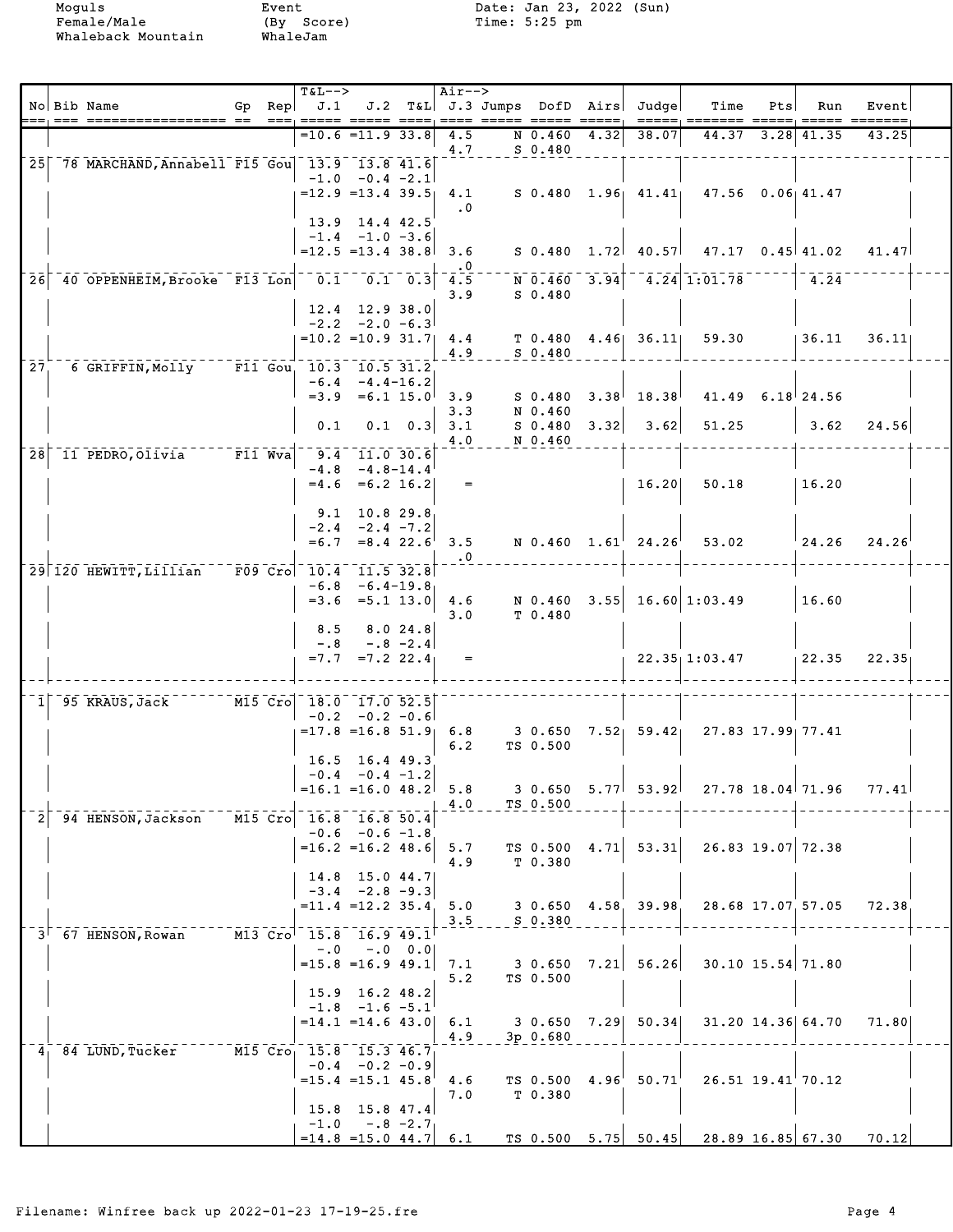|    | No Bib Name                                        |  | <b>T&amp;L--&gt;</b><br>Gp $\text{Rep}$ J.1<br>$=$ == $:$ ===== $=$ ===    |                                                    | Air-->    |             | J.2 T&L J.3 Jumps DofD Airs Judge | Time<br>=====, ======= =====                                       | Pts | Run   | Event<br>$\begin{array}{cccc} \texttt{-----} & \texttt{-----} \end{array}$ |  |
|----|----------------------------------------------------|--|----------------------------------------------------------------------------|----------------------------------------------------|-----------|-------------|-----------------------------------|--------------------------------------------------------------------|-----|-------|----------------------------------------------------------------------------|--|
|    | $-5$ 63 TRINWARD, Felix $-$ M13 Cva 15.4 15.0 45.6 |  |                                                                            |                                                    | 5.4       | TT 0.500    |                                   |                                                                    |     |       |                                                                            |  |
|    |                                                    |  |                                                                            | $-0.2 -0.2 -0.6$                                   |           |             |                                   |                                                                    |     |       |                                                                            |  |
|    |                                                    |  | $=15.2$ $=14.8$ $45.0$ 5.7                                                 |                                                    | 5.2       | 3 0.650     |                                   | TS $0.500 \quad 6.23$ $51.23$ $27.33 \quad 18.53$ 69.76            |     |       |                                                                            |  |
|    |                                                    |  |                                                                            | $12.9$ $14.9$ $41.7$                               |           |             |                                   |                                                                    |     |       |                                                                            |  |
|    |                                                    |  |                                                                            | $-8.4 - 10.0 - 27.6$<br>$=4.5$ $=4.9$ $14.1$ $4.4$ |           |             |                                   | $T$ 0.380 3.29 17.39 32.06 13.43 30.82                             |     |       | 69.76                                                                      |  |
|    | 6 83 BULGER, Leyton M15 Spe 16.2 16.4 48.9         |  |                                                                            |                                                    | 2.5       | 30.650      |                                   |                                                                    |     |       |                                                                            |  |
|    |                                                    |  |                                                                            | $-0.4 - 0.6$                                       |           |             |                                   |                                                                    |     |       |                                                                            |  |
|    |                                                    |  | $=15.8$ =16.4 48.3 7.5                                                     |                                                    | 5.5       | 30.650      | $X$ 0.410 6.64 54.94              | 31.11 14.45 69.39                                                  |     |       |                                                                            |  |
|    |                                                    |  |                                                                            | $14.8$ 15.4 45.3                                   |           |             |                                   |                                                                    |     |       |                                                                            |  |
|    |                                                    |  |                                                                            | $-0.8$ $-1.4$ $-3.3$                               |           |             |                                   | $=$ 14.0 =14.0 42.0 4.5 Y 0.410 4.13 46.13 28.90 16.84 62.97 69.39 |     |       |                                                                            |  |
|    | 71 HANSEN, Logan                                   |  | $\overline{M13}$ $\overline{Cro}$ $\overline{14.5}$ $\overline{13.9}$ 42.6 |                                                    | 5.6       | $X = 0.410$ |                                   |                                                                    |     |       |                                                                            |  |
|    |                                                    |  |                                                                            | $-1.3 -0.6 -2.8$                                   |           |             |                                   |                                                                    |     |       |                                                                            |  |
|    |                                                    |  | $= 13.2$ = 13.3 39.8 4.0                                                   |                                                    | 5.6       | TT 0.500    |                                   | TS 0.500 4.80  44.55  28.09 17.71  62.26                           |     |       |                                                                            |  |
|    |                                                    |  |                                                                            | 16.3 16.1 48.6                                     |           |             |                                   |                                                                    |     |       |                                                                            |  |
|    |                                                    |  | $=15.9$ $=16.1$ $48.0$ 5.9                                                 | $-0.4 - 0.6$                                       |           |             |                                   | TS 0.500 $5.40^{1}$ 53.40 <sup>1</sup> 31.20 14.36 67.76           |     |       | 67.76                                                                      |  |
|    | 8 90 HAYMAN, Levi M15 Cva 14.8 13.3 42.2           |  |                                                                            |                                                    | 4.9       | TT 0.500    |                                   |                                                                    |     |       |                                                                            |  |
|    |                                                    |  |                                                                            | $-0.6 -0.2 -1.2$                                   |           |             |                                   |                                                                    |     |       |                                                                            |  |
|    |                                                    |  | $=14.2$ = 13.1 41.0 6.2                                                    |                                                    | 5.6       | T 0.380     |                                   | $S$ 0.380 4.47 45.42 32.53 12.92 58.34                             |     |       |                                                                            |  |
|    |                                                    |  | 16.7 16.1 49.2                                                             |                                                    |           |             |                                   |                                                                    |     |       |                                                                            |  |
|    |                                                    |  | $= 16.3 = 15.9 48.3$ 4.9                                                   | $-0.4 - 0.2 - 0.9$                                 |           |             |                                   | $T$ 0.380 4.48 52.78 32.65 12.79 65.57                             |     |       | 65.57                                                                      |  |
| 9' | 60 KEVE,Tyler                                      |  | $\overline{M13}$ $\overline{Wv}a$ <sup>-1</sup> 14.6 14.2 43.2             |                                                    | 6.9       | $S$ 0.380   |                                   |                                                                    |     |       |                                                                            |  |
|    |                                                    |  |                                                                            | $-0.8$ $-0.4$ $-1.8$                               |           |             |                                   |                                                                    |     |       |                                                                            |  |
|    |                                                    |  | $= 13.8$ = 13.8 41.4 5.0                                                   |                                                    | 6.6       | 3 0.650     |                                   | TT $0.500 \quad 6.79$ 48.19 29.36 16.34 64.53                      |     |       |                                                                            |  |
|    |                                                    |  |                                                                            | 15.3 15.3 45.9<br>$-6.6 - 6.4 - 19.5$              |           |             |                                   |                                                                    |     |       |                                                                            |  |
|    |                                                    |  |                                                                            | $=8.7$ $=8.9$ 26.4 2.7                             |           |             |                                   | $3\;\; 0.650\quad 4.14\quad 30.54\quad 32.34\; 13.13\quad 43.67$   |     |       | 64.53                                                                      |  |
|    | 10 96 MARSHALL, Evan M17 Spe 17.1 16.0 49.7        |  |                                                                            |                                                    | 6.3       | T 0.380     |                                   |                                                                    |     |       |                                                                            |  |
|    |                                                    |  |                                                                            | $-0.8$ $-0.4$ $-1.8$                               |           |             |                                   |                                                                    |     |       |                                                                            |  |
|    |                                                    |  | $=16.3$ = 15.6 47.8 4.8                                                    |                                                    | 4.3       | TS 0.500    | X 0.410 4.11 51.96                | 32.93 12.49 64.45                                                  |     |       |                                                                            |  |
|    |                                                    |  | $-0.8$                                                                     | $16.5$ 15.9 48.6<br>$-.9 - 2.6$                    |           |             |                                   |                                                                    |     |       |                                                                            |  |
|    |                                                    |  | $=15.7$ $=15.0$ 46.0                                                       |                                                    | 4.5       |             |                                   | $X$ 0.410 4.15 50.20 33.62 11.75 61.95                             |     |       | 64.45                                                                      |  |
|    | 11 59 GALLAZZINI, Leo M13 Kms $14.0$ 13.0 $40.5$   |  |                                                                            |                                                    | 6.1       | $S$ 0.380   |                                   |                                                                    |     |       |                                                                            |  |
|    |                                                    |  |                                                                            | $-0.8$ $-0.6$ $-2.1$                               |           |             |                                   |                                                                    |     |       |                                                                            |  |
|    |                                                    |  | $= 13.2$ $= 12.4$ 38.4 4.4                                                 |                                                    | 5.7       | T 0.380     |                                   | TS 0.500 4.36 42.76 29.10 16.62 59.38                              |     |       |                                                                            |  |
|    |                                                    |  |                                                                            | 15.1 15.6 46.0<br>$-.0$ $-.0$ $0.0$                |           |             |                                   |                                                                    |     |       |                                                                            |  |
|    |                                                    |  | $=15.1$ = 15.6 46.0                                                        |                                                    | 5.7       |             |                                   | TS 0.500 $5.05^{\dagger}$ 51.10 32.45 13.01 64.11                  |     |       | 64.11                                                                      |  |
|    | 12 70 LEFEBVRE, William M13 Spe 13.8 13.0 40.2     |  |                                                                            |                                                    | 5.8       | T 0.380     |                                   |                                                                    |     |       |                                                                            |  |
|    |                                                    |  |                                                                            | $-3.9 - 3.6 - 11.3$<br>$=9.9$ $=9.4$ 29.0 4.9      |           |             | $T$ 0.380 1.86 30.81              | 30.07 15.57 46.38                                                  |     |       |                                                                            |  |
|    |                                                    |  |                                                                            |                                                    | $\cdot$ 0 |             |                                   |                                                                    |     |       |                                                                            |  |
|    |                                                    |  |                                                                            | $14.2$ 14.5 43.0<br>$-0.8$ $-0.4$ $-1.8$           |           |             |                                   |                                                                    |     |       |                                                                            |  |
|    |                                                    |  |                                                                            | $= 13.4$ $= 14.1$ $41.3$                           | 5.3       |             |                                   | T $0.380$ 4.59 45.84 27.60 18.24 64.08                             |     |       | 64.08                                                                      |  |
|    | 13' 92 BOLTON, Aliston M15 Cro' 14.3 15.0 44.0     |  |                                                                            |                                                    | 6.3       | X 0.410     |                                   |                                                                    |     |       |                                                                            |  |
|    |                                                    |  |                                                                            | $-7.8$ $-7.6-23.1$<br>$=6.5$ $=7.4$ 20.9 5.1       |           | T 0.380     |                                   | $5.89$ 26.74 47.40                                                 |     | 26.74 |                                                                            |  |
|    |                                                    |  |                                                                            |                                                    | 6.1       | 30.650      |                                   |                                                                    |     |       |                                                                            |  |
|    |                                                    |  |                                                                            | 15.9 15.3 46.8                                     |           |             |                                   |                                                                    |     |       |                                                                            |  |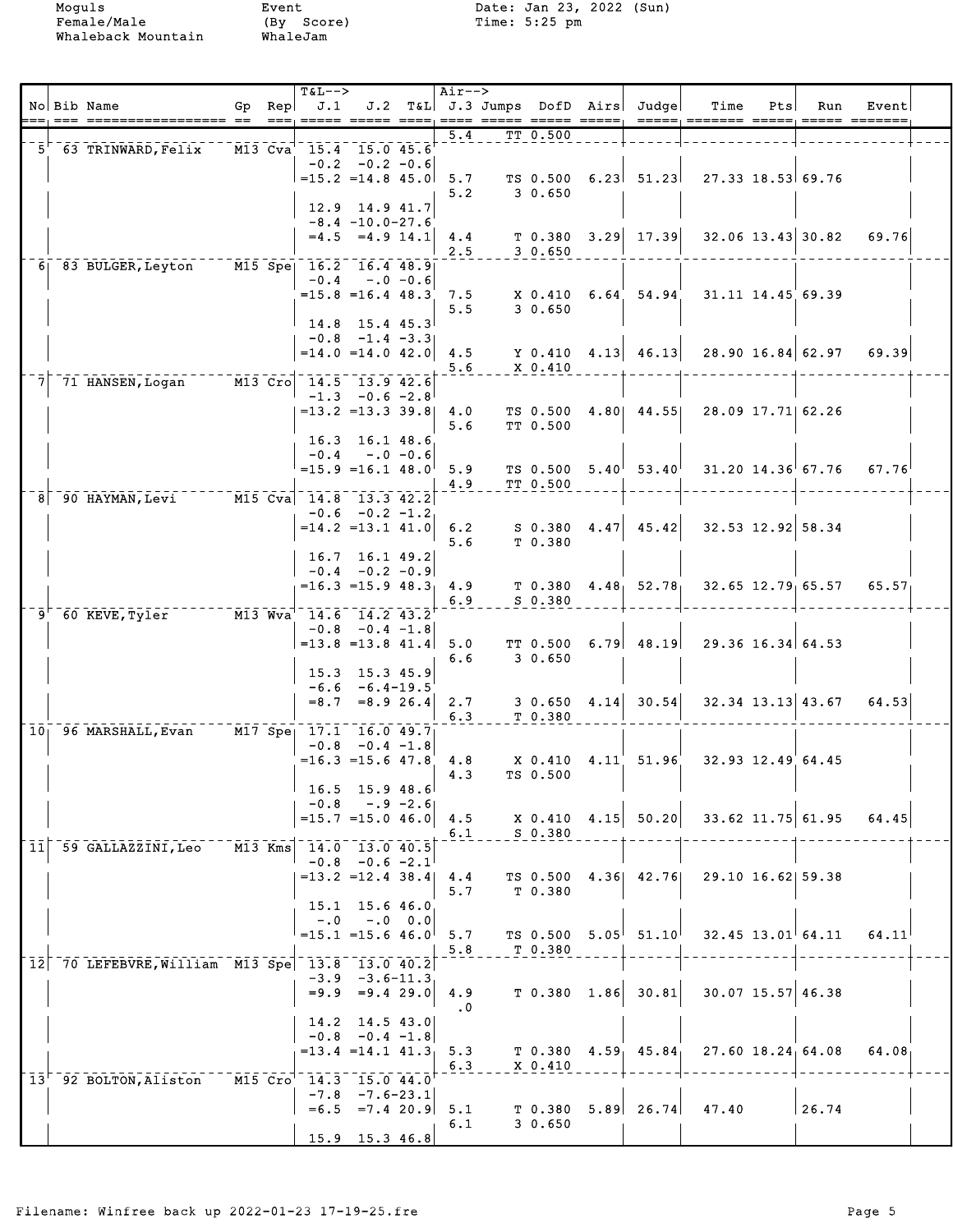|                 | No Bib Name                                             |  | <b>T&amp;L--&gt;</b><br>Gp Rep $J.1$ J.2 T&L J.3 Jumps DofD Airs Judge |                                          | Air-->     |     |                        |                   |                                               | Time                                                                                  | Pts | Run                     | Event                     |  |
|-----------------|---------------------------------------------------------|--|------------------------------------------------------------------------|------------------------------------------|------------|-----|------------------------|-------------------|-----------------------------------------------|---------------------------------------------------------------------------------------|-----|-------------------------|---------------------------|--|
|                 |                                                         |  | $==$ $==$                                                              |                                          |            |     | ---- ----- ----- ----- |                   | $\frac{1}{2}$                                 |                                                                                       |     |                         |                           |  |
|                 |                                                         |  |                                                                        | $-0.6 - 0.2 - 1.2$                       |            |     |                        |                   | $=15.3$ $=15.1$ $45.6$ 6.1 T 0.380 5.62 51.22 |                                                                                       |     |                         | $32.73$ 12.71 63.93 63.93 |  |
|                 |                                                         |  |                                                                        |                                          |            | 5.1 | 30.650                 |                   |                                               |                                                                                       |     |                         |                           |  |
|                 | 14 65 SAVAGE, Christophe M13 Cva 14.8 13.0 41.7         |  |                                                                        |                                          |            |     |                        |                   |                                               |                                                                                       |     |                         |                           |  |
|                 |                                                         |  | $= 14.2$ $= 12.4$ 39.9 4.7                                             | $-0.6 - 0.6 - 1.8$                       |            |     |                        |                   |                                               | TS 0.500 $4.49$ $44.39$ $29.28$ 16.43 60.82                                           |     |                         |                           |  |
|                 |                                                         |  |                                                                        |                                          | 3.3        |     | 3 0.650                |                   |                                               |                                                                                       |     |                         |                           |  |
|                 |                                                         |  | $-0.6 -0.4 -1.5$                                                       | 14.6 15.0 44.4                           |            |     |                        |                   |                                               |                                                                                       |     |                         |                           |  |
|                 |                                                         |  | $= 14.0 = 14.6$ 42.9 6.3                                               |                                          |            |     |                        |                   |                                               | TS 0.500 5.81 48.71 31.60 13.92 62.63                                                 |     |                         | 62.63                     |  |
|                 |                                                         |  |                                                                        |                                          | 4.1        |     | 3 0.650                |                   |                                               |                                                                                       |     |                         |                           |  |
|                 | 15 54 WEISS, Read M13 Cva 13.9 13.8 41.6                |  |                                                                        | $-1.2 - 0.6 - 2.7$                       |            |     |                        |                   |                                               |                                                                                       |     |                         |                           |  |
|                 |                                                         |  | $=12.7$ = 13.2 38.9 4.6                                                |                                          |            |     | T 0.380                |                   |                                               | $3.89$ $42.74$ $33.70$ $11.66$ 54.40                                                  |     |                         |                           |  |
|                 |                                                         |  |                                                                        | $15.1$ $16.1$ $46.8$                     | 4.3        |     | TS 0.500               |                   |                                               |                                                                                       |     |                         |                           |  |
|                 |                                                         |  |                                                                        | $-0.6 -0.4 -1.5$                         |            |     |                        |                   |                                               |                                                                                       |     |                         |                           |  |
|                 |                                                         |  | $= 14.5$ $= 15.7$ $45.3$ 5.2                                           |                                          |            |     |                        |                   |                                               | $S$ 0.380 4.42 49.72 32.95 12.47 62.19 62.19                                          |     |                         |                           |  |
|                 | 16 87 FEENEY, Winston M15 Cro 14.9 14.4 44.0            |  |                                                                        |                                          | 4.9        |     | TS 0.500               |                   |                                               |                                                                                       |     |                         |                           |  |
|                 |                                                         |  |                                                                        | $-0.8$ $-0.4$ $-1.8$                     |            |     |                        |                   |                                               |                                                                                       |     |                         |                           |  |
|                 |                                                         |  | $=14.1$ $=14.0$ $42.2$ 5.0                                             |                                          | 4.0        |     | T 0.380                |                   |                                               | S 0.380 3.42 45.57 30.05 15.60 61.17                                                  |     |                         |                           |  |
|                 |                                                         |  |                                                                        | $15.7$ $14.2$ $44.8$                     |            |     |                        |                   |                                               |                                                                                       |     |                         |                           |  |
|                 |                                                         |  | $= 14.5 = 13.4$ 41.8 4.2                                               | $-1.2 -0.8 -3.0$                         |            |     |                        |                   |                                               | TS 0.500 5.21 47.06 30.54 15.07 62.13                                                 |     |                         | 62.13                     |  |
|                 |                                                         |  |                                                                        |                                          | 8.2        |     | S 0.380                |                   |                                               |                                                                                       |     |                         |                           |  |
| 17 <sup>1</sup> | 51 HERBERT, Jackson M13 Lon 14.1 12.4 39.8              |  |                                                                        | $-0.2 -0.2 -0.6$                         |            |     |                        |                   |                                               |                                                                                       |     |                         |                           |  |
|                 |                                                         |  | $=13.9$ $=12.2$ 39.2 6.3                                               |                                          |            |     |                        |                   |                                               | $S$ 0.380 4.79 43.94 34.63 10.66 54.60                                                |     |                         |                           |  |
|                 |                                                         |  |                                                                        |                                          | 4.8        |     | TS 0.500               |                   |                                               |                                                                                       |     |                         |                           |  |
|                 |                                                         |  | $15.8$ 14.0 44.7                                                       | $-0.8$ $-0.0$ $-1.2$                     |            |     |                        |                   |                                               |                                                                                       |     |                         |                           |  |
|                 |                                                         |  |                                                                        |                                          |            |     |                        |                   |                                               | $=$ 15.0 $=$ 14.0 43.5 $'$ 7.8 S 0.380 5.06 $'$ 48.56 $'$ 32.55 12.90 $'$ 61.46 61.46 |     |                         |                           |  |
|                 | $18$ 61 CARTER, Max $\overline{M13}$ Lon 13.8 12.5 39.5 |  |                                                                        |                                          | 4.2        |     | TS 0.500               |                   |                                               |                                                                                       |     |                         |                           |  |
|                 |                                                         |  |                                                                        | $-0.2 -0.2 -0.6$                         |            |     |                        |                   |                                               |                                                                                       |     |                         |                           |  |
|                 |                                                         |  | $=13.6$ $=12.3$ 38.9                                                   |                                          | 5.1<br>4.1 |     | 3p 0.680               |                   |                                               | $3\,0.650\quad 6.09$ $44.94$ $31.26\,14.29$ 59.23                                     |     |                         |                           |  |
|                 |                                                         |  |                                                                        | 13.9 14.9 43.2                           |            |     |                        |                   |                                               |                                                                                       |     |                         |                           |  |
|                 |                                                         |  | $-1.6$ $-1.6$ $-4.8$<br>$=12.3$ $=13.3$ $38.4$ 2.7                     |                                          |            |     |                        |                   |                                               |                                                                                       |     |                         |                           |  |
|                 |                                                         |  |                                                                        |                                          | 4.4        |     | $3p$ 0.680             |                   |                                               | $3\,0.650\,4.74$ $43.14$ $34.25\,11.07$ 54.21                                         |     |                         | 59.23 <sub>1</sub>        |  |
|                 | 19 99 BARNES, Dylan M13 Wva 13.9 12.0 38.8              |  |                                                                        |                                          |            |     |                        |                   |                                               |                                                                                       |     |                         |                           |  |
|                 |                                                         |  | $=13.5$ $=11.5$ 37.5 5.6                                               | $-0.4 - 0.5 - 1.4$                       |            |     |                        |                   | $T$ 0.380 5.89 43.39                          | $36.80$ $8.32$ $51.71$                                                                |     |                         |                           |  |
|                 |                                                         |  |                                                                        |                                          | 5.8        |     | 30.650                 |                   |                                               |                                                                                       |     |                         |                           |  |
|                 |                                                         |  |                                                                        | $13.4$ 14.0 41.1<br>$-0.6$ $-0.2$ $-1.2$ |            |     |                        |                   |                                               |                                                                                       |     |                         |                           |  |
|                 |                                                         |  | $= 12.8$ = 13.8 39.9 6.2                                               |                                          |            |     | TT 0.500               |                   | $7.00$ 46.90                                  |                                                                                       |     | 33.17 12.23 59.13       | 59.13                     |  |
|                 |                                                         |  |                                                                        |                                          | 6.0        |     | 3 0.650                |                   |                                               |                                                                                       |     |                         |                           |  |
|                 | 20 49 IRWIN, Austin                                     |  | M13 Wbk  13.0  12.8  38.7                                              | $-0.6 -0.4 -1.5$                         |            |     |                        |                   |                                               |                                                                                       |     |                         |                           |  |
|                 |                                                         |  | $=12.4$ $=12.4$ 37.2                                                   |                                          | 4.8        |     | TS 0.500               |                   | $5.39$ $42.59$                                | $37.53$ $7.53$ , $50.12$                                                              |     |                         |                           |  |
|                 |                                                         |  |                                                                        | 14.5 14.0 42.8                           | 4.6        |     | 3 0.650                |                   |                                               |                                                                                       |     |                         |                           |  |
|                 |                                                         |  |                                                                        | $-.2 -0.4 -0.9$                          |            |     |                        |                   |                                               |                                                                                       |     |                         |                           |  |
|                 |                                                         |  | $= 14.3 = 13.6 41.8$ 4.7                                               |                                          | 5.2        |     | TS 0.500<br>3 0.650    |                   | $5.73$ 47.58                                  |                                                                                       |     | $35.49$ $9.73$ $57.31$  | 57.31                     |  |
| 21 <sup>1</sup> | 91 SEIDMAN, Asher                                       |  | M15 Lon 14.0 13.0 40.5                                                 |                                          |            |     |                        |                   |                                               |                                                                                       |     |                         |                           |  |
|                 |                                                         |  | $=13.4$ $=12.5$ 38.8                                                   | $-0.6 -0.5 -1.7$                         |            |     |                        |                   | $5.00$ 43.85                                  | $35.83$ $9.36$ $53.21$                                                                |     |                         |                           |  |
|                 |                                                         |  |                                                                        |                                          | 4.9<br>5.1 |     | TS 0.500<br>TT 0.500   |                   |                                               |                                                                                       |     |                         |                           |  |
|                 |                                                         |  |                                                                        | 14.5 13.6 42.2                           |            |     |                        |                   |                                               |                                                                                       |     |                         |                           |  |
|                 |                                                         |  | $=13.9$ $=13.6$ $41.3$                                                 | $-0.6 - 0. -0.9$                         | 4.8        |     | S 0.380                | 4.72 <sup>1</sup> | 45.97 <sup>1</sup>                            |                                                                                       |     | $35.14$ $10.11$ $56.08$ | 56.08                     |  |
|                 |                                                         |  |                                                                        |                                          | 5.8        |     | TT 0.500               |                   |                                               |                                                                                       |     |                         |                           |  |
|                 | 22 88 NEWBERY, William M15 Spe 0.1 0.1 0.3 5.3          |  |                                                                        |                                          | .0         |     |                        |                   |                                               | $T$ 0.380 2.01 2.31 (none) 2.31                                                       |     |                         |                           |  |
|                 |                                                         |  |                                                                        | $15.8$ 12.6 42.6                         |            |     |                        |                   |                                               |                                                                                       |     |                         |                           |  |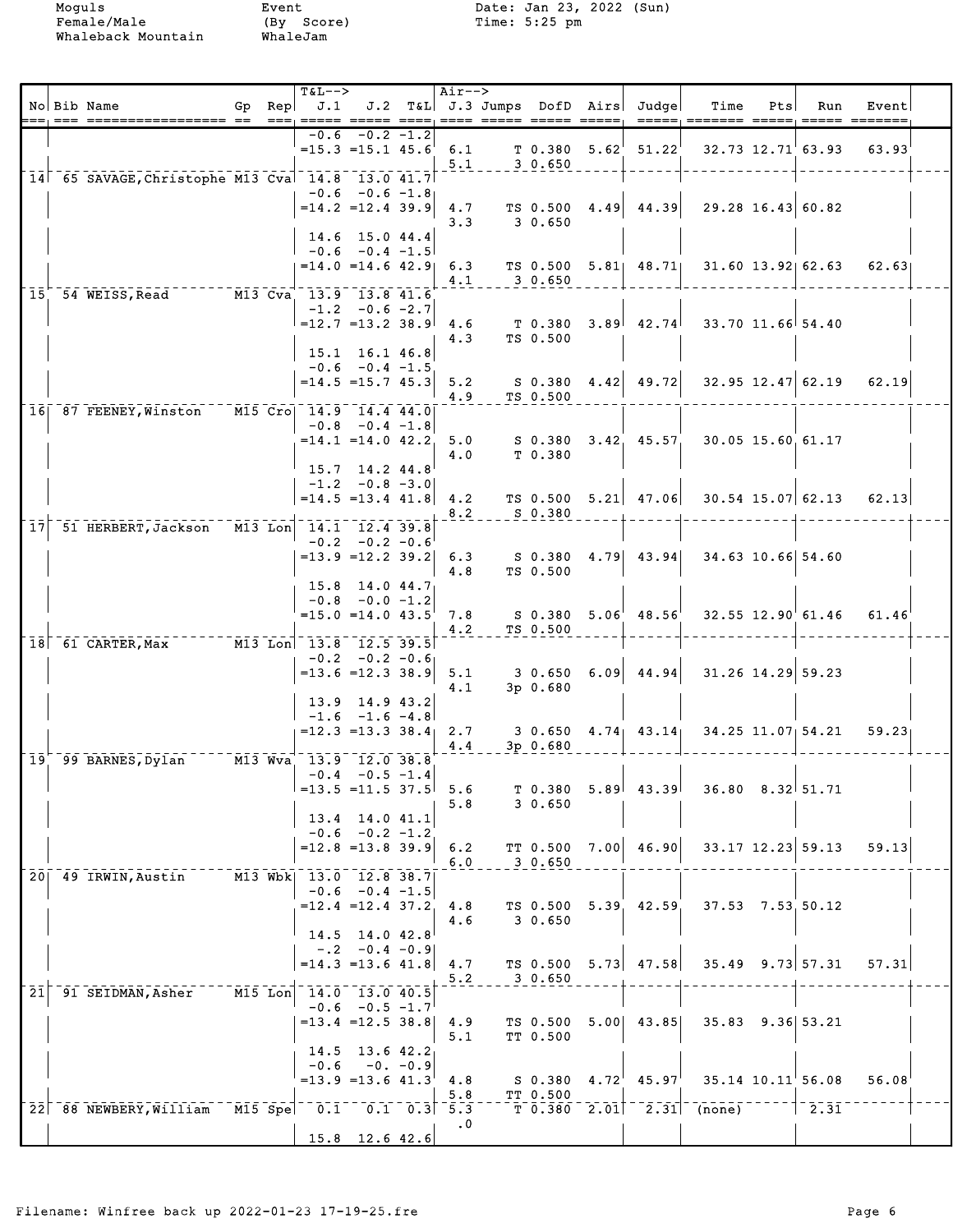|                 | No Bib Name                                     |  | <b>T&amp;L--&gt;</b>                            |                                                                   | Air-->     | ___ _____ ____     |                   | Gp Rep $J.1$ J.2 T&L J.3 Jumps DofD Airs Judge<br>$= -$ | Time                                   | Pts | Run                    | Event                   |  |
|-----------------|-------------------------------------------------|--|-------------------------------------------------|-------------------------------------------------------------------|------------|--------------------|-------------------|---------------------------------------------------------|----------------------------------------|-----|------------------------|-------------------------|--|
|                 |                                                 |  |                                                 | $-1.6 -0.4 -3.0$                                                  | 4.4        | Y 0.410            |                   | $=14.2$ $=12.2$ 39.6 5.1 S 0.380 3.73 43.33             |                                        |     |                        | 32.90 12.52 55.85 55.85 |  |
|                 | 23 13 LEFEBVRE, Max M11 Spe 12.4 13.5 38.8      |  | $-0.6$ $-0.4$ $-1.5$                            |                                                                   |            |                    |                   |                                                         |                                        |     |                        |                         |  |
|                 |                                                 |  | $= 11.8 = 13.1 37.3$                            | 13.0 12.4 38.1                                                    | 6.1<br>7.1 | 30.650             |                   |                                                         | $D$ 0.410 7.11 44.46 35.42 9.81 54.27  |     |                        |                         |  |
|                 |                                                 |  | $=12.4$ = 12.0 36.6 5.0                         | $-.6 - .4 -1.5$                                                   | 4.1        | 30.650             |                   | D 0.410 4.71 41.31                                      |                                        |     | $39.80$ $5.08$   46.39 | 54.27                   |  |
|                 | 24 85 MARSHALL, Landon M15 Cro 15.4 13.8 43.8   |  | $=14.8$ = 13.6 42.6 5.0                         | $-0.6 -0.2 -1.2$                                                  |            |                    |                   | S 0.380 3.99 46.59                                      | $37.56$ $7.50$ 54.09                   |     |                        |                         |  |
|                 |                                                 |  | 13.9 14.6 42.8                                  |                                                                   | 5.5        | T 0.380            |                   |                                                         |                                        |     |                        |                         |  |
|                 |                                                 |  | $= 13.5 = 14.2 41.5 4.9$                        | $-0.4 - 0.4 - 1.2$                                                | 4.5        | T 0.380            |                   |                                                         | $S$ 0.380 3.57 45.12 36.96 8.15 53.27  |     |                        | 54.09                   |  |
|                 | 25 19 HEWITT, Samuel M11 Cro 13.4 13.5 40.3     |  |                                                 | $-6.4 - 6.4 - 19.2$<br>$=7.0$ $=7.1$ $21.1$ 5.3                   |            |                    |                   |                                                         | S 0.380 3.37 24.52 39.35 5.57 30.09    |     |                        |                         |  |
|                 |                                                 |  |                                                 | $13.7$ 13.3 40.5<br>$-.6 - .5 - 1.7$                              | 3.6        | T 0.380            |                   |                                                         |                                        |     |                        |                         |  |
|                 | 26 22 KEEFE, Brian M11 Kms 14.3 13.7 42.0       |  | $= 13.1$ = 12.8 38.8 6.8                        |                                                                   | 5.2        | S 0.380            |                   |                                                         | $T$ 0.380 4.55 43.40 35.45 9.77 53.17  |     |                        | 53.17                   |  |
|                 |                                                 |  | $= 13.7$ $= 13.3$ 40.5 5.8                      | $-0.6 -0.4 -1.5$                                                  |            |                    |                   | $T$ 0.380 4.00 44.50                                    | 38.04 6.98 51.48                       |     |                        |                         |  |
|                 |                                                 |  |                                                 | $12.3$ $13.2$ $38.3$<br>$-6.4 - 6.2 - 18.9$                       | 4.4        | D 0.410            |                   |                                                         |                                        |     |                        |                         |  |
|                 | 27 17 SAVAGE, Brooks M11 Cva 13.6 13.0 39.9     |  |                                                 | $=5.9$ $=7.0$ $19.3$                                              | 4.8<br>5.6 | S 0.380            |                   |                                                         | $TT 0.500 4.52^{1} 23.87^{1} 46.50$    |     | $^{\top}$ 23.87        | 51.48                   |  |
|                 |                                                 |  | $=13.2$ $=12.6$ 38.7                            | $-0.4 - 0.4 - 1.2$                                                | 5.2<br>4.9 | K 0.410            |                   | $T$ 0.380 3.97 42.67                                    | $36.67$ $8.46$ 51.13                   |     |                        |                         |  |
|                 |                                                 |  |                                                 | 11.4 12.9 36.5<br>$-2.8$ $-2.6$ $-8.1$<br>$= 8.6 = 10.3$ 28.4 5.9 |            |                    |                   |                                                         | $T$ 0.380 4.24 32.59 31.18 14.38 46.97 |     |                        | 51.13                   |  |
|                 | 28 28 DINSMORE, Brooks M11 Cva 12.6 12.6 37.8   |  |                                                 | $-0.8$ $-0.2$ $-1.5$                                              | 4.9        | K 0.410            |                   |                                                         |                                        |     |                        |                         |  |
|                 |                                                 |  | $=11.8$ $=12.4$ 36.3 4.9                        |                                                                   | 5.6        | $S$ 0.380          |                   | $T$ 0.380 3.98 40.28                                    | $36.79$ $8.33$ 48.61                   |     |                        |                         |  |
|                 |                                                 |  | $=12.8$ = 12.8 38.4 6.1                         | $13.4$ 13.0 39.6<br>$-0.6 - 0.2 - 1.2$                            |            | TT 0.500           |                   | $4.73$ $43.13$                                          |                                        |     | $37.29$ $7.79$ 50.92   | 50.92                   |  |
|                 | 29 50 COTE, Asher                               |  | M13 Lon  13.8  12.2  39.0                       | $-0.4 - 0.2 - 0.9$                                                | 4.1        | D 0.410            |                   |                                                         |                                        |     |                        |                         |  |
|                 |                                                 |  | $=13.4$ $=12.0$ 38.1                            | 13.4 13.2 39.9                                                    | 7.0<br>4.7 | 30.650             |                   | $S$ 0.380 5.71 43.81                                    | 38.58 6.40 50.21                       |     |                        |                         |  |
|                 |                                                 |  |                                                 | $-8.2 - 8.0 - 24.3$<br>$=5.2$ $=5.2$ 15.6 4.5                     | 2.1        | 30.650             |                   | $T$ 0.380 3.07 18.67                                    |                                        |     | $44.23$ 0.31 18.98     | 50.21                   |  |
| 30 <sup>1</sup> | 30 BALCOMBE, Dylan                              |  | M11 Cro 12.3 12.0 36.5                          | $-5.2 -5.4-15.9$<br>$=7.1$ =6.6 20.5 5.2                          |            | S 0.380            |                   | $3.79$ 24.34                                            | $35.37$ $9.86$ 34.20                   |     |                        |                         |  |
|                 |                                                 |  |                                                 | $13.8$ 13.5 41.0                                                  | 4.8        | T 0.380            |                   |                                                         |                                        |     |                        |                         |  |
|                 |                                                 |  | $=13.8$ $=13.5$ $41.0$                          | $-.0$ $-.0$ $0.0$                                                 | 5.0<br>4.7 | S 0.380<br>T 0.380 | 3.68 <sup>1</sup> | 44.63                                                   |                                        |     | $39.63$ $5.27$ 49.90   | 49.90                   |  |
|                 | 31 86 GROSSHANDLER, Brad M15 Lon 12.8 12.0 37.2 |  | $-0.4$ $-0.4$ $-1.2$<br>$=12.4$ = 11.6 36.0 4.3 |                                                                   |            |                    |                   |                                                         | $S$ 0.380 3.26 39.26 40.20 4.65 43.91  |     |                        |                         |  |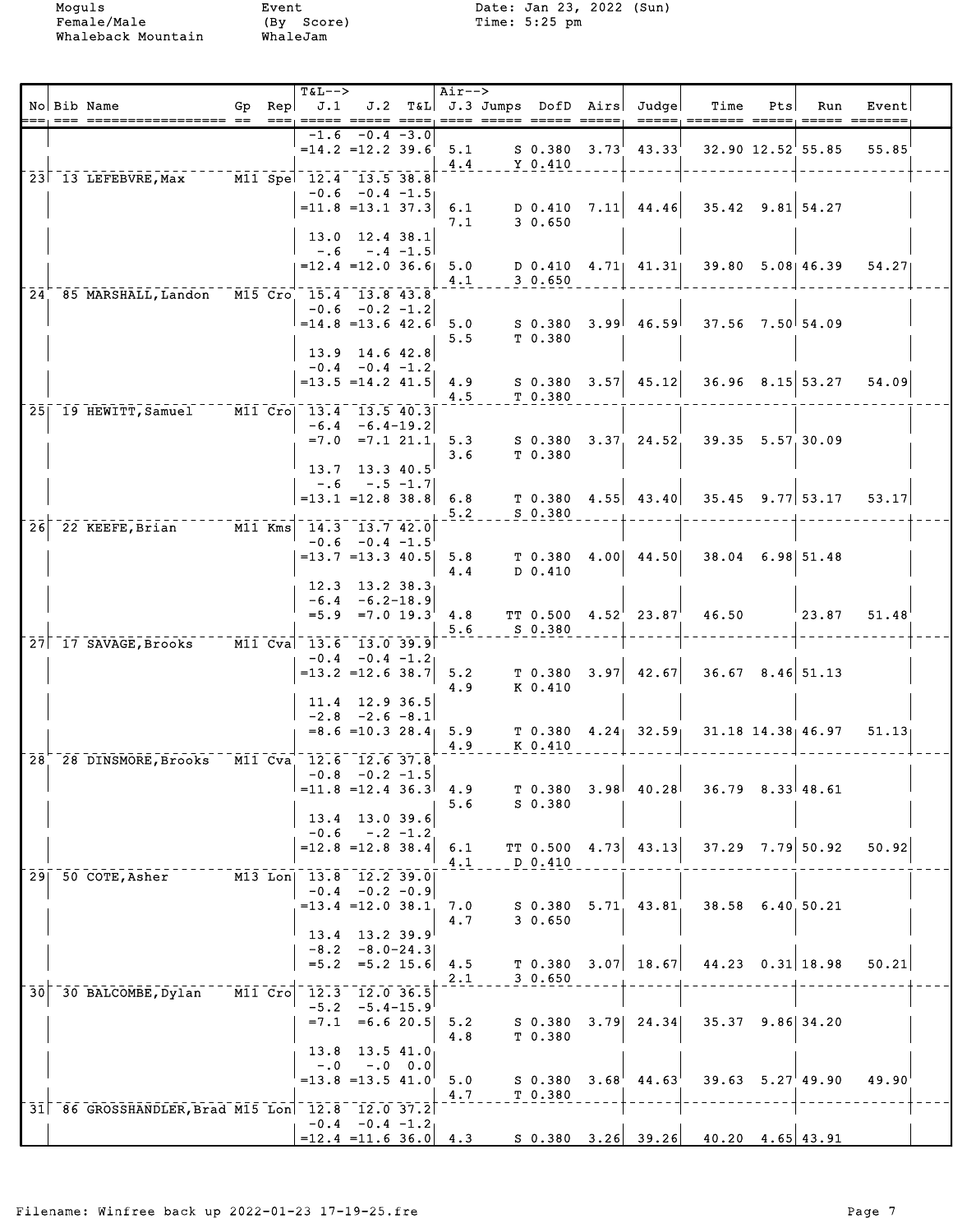|     | No Bib Name                                     |           | $T&L-->$<br>Gp Rep $J.1$                                    |                                                 |             | Air-->                |                      | J.2 T&L J.3 Jumps DofD Airs Judge | Time                                      | Pts | Run                      | Event |  |
|-----|-------------------------------------------------|-----------|-------------------------------------------------------------|-------------------------------------------------|-------------|-----------------------|----------------------|-----------------------------------|-------------------------------------------|-----|--------------------------|-------|--|
|     |                                                 |           | $==$ , $==$                                                 |                                                 |             | 4.3                   | T 0.380              |                                   |                                           |     |                          |       |  |
|     |                                                 |           |                                                             | 13.6 13.0 39.9                                  |             |                       |                      |                                   |                                           |     |                          |       |  |
|     |                                                 |           | $=12.8$ = 12.6 38.1                                         | $-0.8$ $-0.4$ $-1.8$                            |             | 4.8                   |                      |                                   | $S$ 0.380 3.41 41.51 37.63 7.42 48.93     |     |                          | 48.93 |  |
|     |                                                 |           |                                                             |                                                 |             | 4.2                   | T <sub>0.380</sub>   |                                   |                                           |     |                          |       |  |
| 32  | 53 KARIS, Brody M13 Lon 12.4 13.0 38.1          |           |                                                             | $-1.0 -0.4 -2.1$                                |             |                       |                      |                                   |                                           |     |                          |       |  |
|     |                                                 |           |                                                             | $=11.4$ $=12.6$ 36.0                            |             | 6.7                   |                      | X 0.410 4.90 40.90                | $37.85$ $7.19$ 48.09                      |     |                          |       |  |
|     |                                                 |           |                                                             | $13.3$ $13.8$ $40.7$                            |             | 5.7                   | T 0.380              |                                   |                                           |     |                          |       |  |
|     |                                                 |           |                                                             | $-2.2 -1.8 -6.0$                                |             |                       |                      |                                   |                                           |     |                          |       |  |
|     |                                                 |           |                                                             | $=11.1$ $=12.0$ $34.7$                          |             | 6.4                   |                      | $X$ 0.410 6.45 41.10              |                                           |     | $38.64$ $6.33$ $47.43$   | 48.09 |  |
|     | M13 Cro 12.8 12.8 38.4<br>33 57 JONES, Ben      |           |                                                             |                                                 |             | 5.9                   | 30.650               |                                   |                                           |     |                          |       |  |
|     |                                                 |           |                                                             | $-2.6 -2.6 -7.8$                                |             |                       |                      |                                   |                                           |     |                          |       |  |
|     |                                                 |           | $=10.2$ =10.2 30.6 7.7                                      |                                                 |             | 4.5                   | S 0.380<br>T 0.380   | $4.63$ 35.23                      | 34.08 11.25 46.48                         |     |                          |       |  |
|     |                                                 |           |                                                             | 12.3 13.0 38.0                                  |             |                       |                      |                                   |                                           |     |                          |       |  |
|     |                                                 |           |                                                             | $-9.4 - 9.2 - 27.9$<br>$= 2.9$ $= 3.8$ 10.1 6.5 |             |                       |                      |                                   | S 0.380 3.15 13.20 43.26 1.35 14.55 46.48 |     |                          |       |  |
|     |                                                 |           |                                                             |                                                 |             | 1.8                   | T 0.380              |                                   |                                           |     |                          |       |  |
|     | 34, 14 CUNDIFF, Samson M11 Wva, 11.7 11.8 35.3  |           |                                                             |                                                 |             |                       |                      |                                   |                                           |     |                          |       |  |
|     |                                                 |           |                                                             | $-6.8 - 6.6 - 20.1$<br>$=4.9$ $=5.2$ $15.2$ 3.3 |             |                       |                      | $T$ 0.380 2.51 17.66              | 52.30                                     |     | 17.66                    |       |  |
|     |                                                 |           |                                                             |                                                 |             | 3.5                   | N 0.360              |                                   |                                           |     |                          |       |  |
|     |                                                 |           | $-.6$                                                       | 13.8 12.2 39.0                                  | $-.2 - 1.2$ |                       |                      |                                   |                                           |     |                          |       |  |
|     |                                                 |           |                                                             | $=13.2$ $=12.0$ 37.8                            |             | 5.5                   |                      | $D$ 0.410 4.11 41.91              |                                           |     | $40.91$ $3.89$ $45.80$   | 45.80 |  |
|     | 35 23 CRONIN, Grady M11 Lon 12.3 9.9 33.3       |           |                                                             |                                                 |             | 4.9                   | T 0.380              |                                   |                                           |     |                          |       |  |
|     |                                                 |           |                                                             | $-8.0 - 8.8 - 25.2$                             |             |                       |                      |                                   |                                           |     |                          |       |  |
|     |                                                 |           | $= 4.3$                                                     |                                                 |             | $=1.1$ 8.1 4.9<br>4.3 | T 0.380<br>N 0.360   | $3.40$ , $11.50$                  | 45.48                                     |     | 11.50                    |       |  |
|     |                                                 |           |                                                             | 11.2 11.1 33.4                                  |             |                       |                      |                                   |                                           |     |                          |       |  |
|     |                                                 |           | $-.8$                                                       |                                                 | $-.4 -1.8$  |                       |                      |                                   |                                           |     |                          |       |  |
|     |                                                 |           | $=10.4$ $=10.7$ 31.6                                        |                                                 |             | 5.2<br>4.8            | S 0.380              |                                   | N 0.360 $3.69$ 35.34 35.47 9.75 45.09     |     |                          | 45.09 |  |
| 361 | 62 BERGERON, Kane                               | $M13$ Wbk | 11.7 11.9 35.4                                              |                                                 |             |                       |                      |                                   |                                           |     |                          |       |  |
|     |                                                 |           | $= 9.7$                                                     | $-2.0 -2.0 -6.0$                                |             | $= 9.9 29.4$ 5.1      |                      | $T$ 0.380 5.44 34.84              | $35.88$ $9.31$ $44.15$                    |     |                          |       |  |
|     |                                                 |           |                                                             |                                                 |             | 5.4                   | 30.650               |                                   |                                           |     |                          |       |  |
|     |                                                 |           |                                                             | $11.9$ 12.0 35.8<br>$-5.6 -4.2 - 14.7$          |             |                       |                      |                                   |                                           |     |                          |       |  |
|     |                                                 |           |                                                             | $=6.3$ $=7.8$ 21.2                              |             | 6.4                   |                      | $S$ 0.380 4.44 25.59              | 33.97 11.37 36.96                         |     |                          | 44.15 |  |
|     | 37 25 OPPENHEIM, Greyson M11 Lon 10.4           |           |                                                             | $10.8$ 31.8                                     |             | 3.1                   | 30.650               |                                   |                                           |     |                          |       |  |
|     |                                                 |           |                                                             | $-2.4$ $-2.2$ $-6.9$                            |             |                       |                      |                                   |                                           |     |                          |       |  |
|     |                                                 |           | $= 8.0$                                                     | $= 8.624.9$                                     |             | 4.1                   | S 0.380              | $2.77$ 27.67                      | 47.29                                     |     | 27.67                    |       |  |
|     |                                                 |           | 12.0                                                        | 12.6 36.9                                       |             | 3.4                   | N 0.360              |                                   |                                           |     |                          |       |  |
|     |                                                 |           | $-.8$                                                       |                                                 | $-.6 -2.1$  |                       |                      |                                   |                                           |     |                          |       |  |
|     |                                                 |           |                                                             | $= 11.2$ = 12.0 34.8 4.9                        |             | 5.2                   | T 0.380<br>$S$ 0.380 | $3.83$ $38.63$                    |                                           |     | $42.40$ $2.28$   $40.91$ | 40.91 |  |
| 38  | 2 BALCOMBE, Owen                                |           | M09 Cro 11.8 11.4 34.8                                      |                                                 |             |                       |                      |                                   |                                           |     |                          |       |  |
|     |                                                 |           | $=10.2$                                                     | $-1.6$ $-1.6$ $-4.8$<br>$= 9.8$ 30.0            |             | 3.3                   | T 0.380              | $2.79^{+}$ 32.79                  | $37.53$ $7.53$ 40.32                      |     |                          |       |  |
|     |                                                 |           |                                                             |                                                 |             | 4.3                   | N 0.360              |                                   |                                           |     |                          |       |  |
|     |                                                 |           |                                                             | $10.1$ 10.8 31.3<br>$-1.0 -1.0 -3.0$            |             |                       |                      |                                   |                                           |     |                          |       |  |
|     |                                                 |           | $= 9.1$                                                     | $= 9.8 28.3$                                    |             | 2.6                   |                      | $S$ 0.380 0.98 29.33              | 47.86                                     |     | 29.33                    | 40.32 |  |
|     | 39 15 BOGIGAN, Rocco                            |           | $\boxed{\text{M11}}$ Lon $\boxed{10.4}$ $\boxed{11.0}$ 32.1 |                                                 |             | $\cdot$ 0             |                      |                                   |                                           |     |                          |       |  |
|     |                                                 |           |                                                             | $-8.0 - 8.2 - 24.3$                             |             |                       |                      |                                   |                                           |     |                          |       |  |
|     |                                                 |           | $=2.4$                                                      | $= 2.8$ 7.8                                     |             | 4.1                   | N 0.360              | 3.18, 10.98                       | 56.49                                     |     | 10.98                    |       |  |
|     |                                                 |           | 12.6                                                        | 12.0 36.9                                       |             | 4.5                   | $S_0.380$            |                                   |                                           |     |                          |       |  |
|     |                                                 |           |                                                             | $-1.6$ $-1.8$ $-5.1$                            |             |                       |                      |                                   |                                           |     |                          |       |  |
|     |                                                 |           | $= 11.0$ $= 10.2$ 31.8                                      |                                                 |             | 4.2<br>4.8            | N 0.360              | $S$ 0.380 3.31 35.11              |                                           |     | $43.20 \quad 1.42$ 36.53 | 36.53 |  |
|     | $-40$ 18 GRIFFIN, Andrew M11 Lon 12.4 12.0 36.6 |           |                                                             |                                                 |             |                       |                      |                                   |                                           |     |                          |       |  |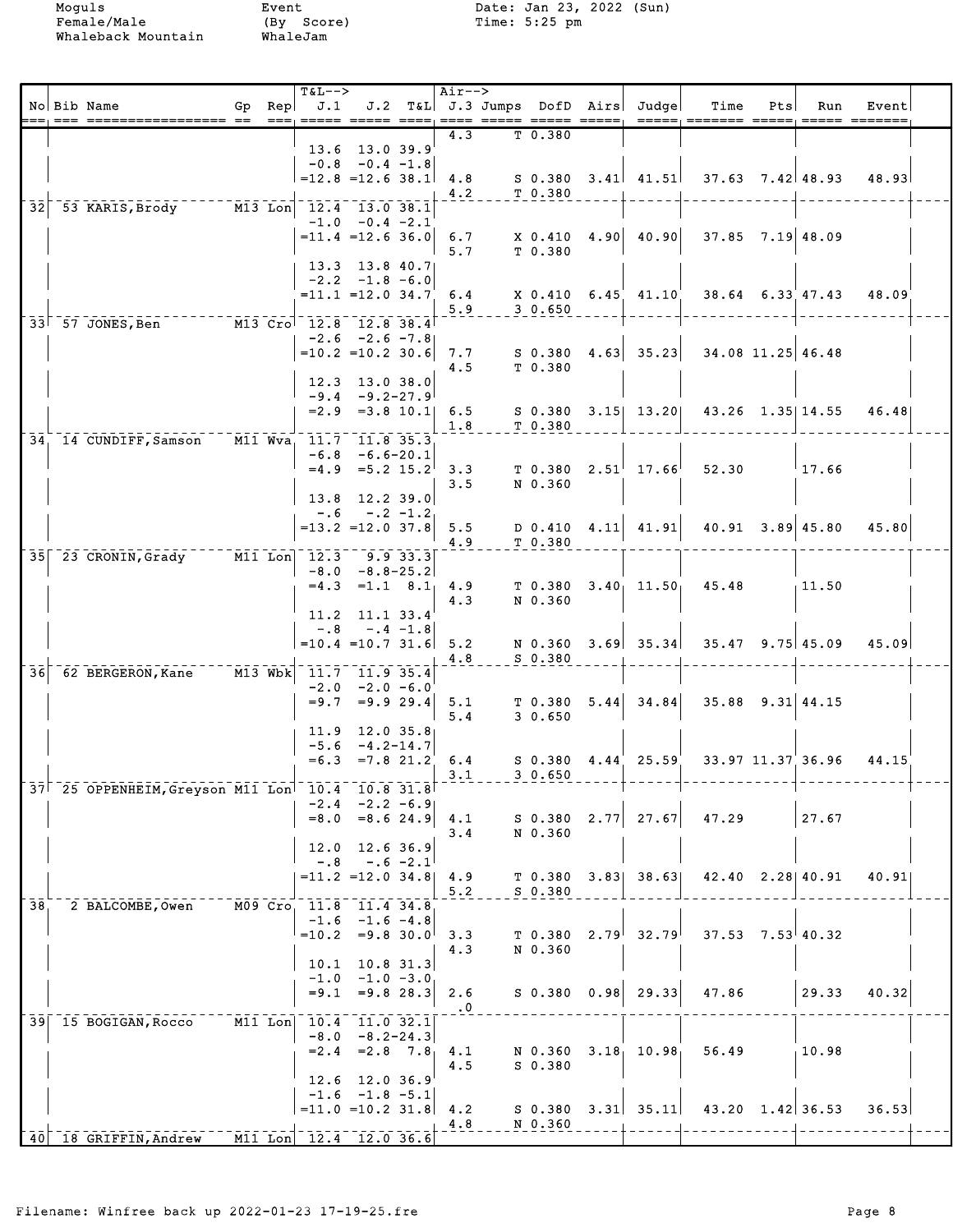Whaleback Mountain

Event<br>(By Score)<br>WhaleJam

Moguls Event Date: Jan 23, 2022 (Sun)<br>Female/Male (By Score) Time: 5:25 pm

|                 | No Bib Name                                                             |                      | $Gp$ Rep | <b>T&amp;L--&gt;</b><br>J.1                     |                                                      |                         | Air-->                       | ==== ===== ===== ===== | J.2 T&L J.3 Jumps DofD Airs Judge           | Time                                  | Pts | Run                  | Event         |  |
|-----------------|-------------------------------------------------------------------------|----------------------|----------|-------------------------------------------------|------------------------------------------------------|-------------------------|------------------------------|------------------------|---------------------------------------------|---------------------------------------|-----|----------------------|---------------|--|
|                 |                                                                         |                      |          | -3.2<br>12.4                                    | $= 9.2 = 8.426.4$<br>11.9 36.5                       | $-3.6 - 10.2$           | 5.1<br>5.9                   | $S$ 0.380              | $N$ 0.360 4.07 30.47                        | 44.68                                 |     | 30.47                |               |  |
|                 |                                                                         |                      |          | $-2.0 -2.0 -6.0$<br>$=10.4$ =9.9 30.5           |                                                      |                         | 3.9<br>3.6                   | N 0.360                | $S$ 0.380 2.77 33.22                        |                                       |     | $41.98$ $2.73$ 35.95 | 35.95         |  |
| 41              | 20 FEENEY, Grant M11 Cro 10.4 12.0 33.6                                 |                      |          |                                                 | $-4.8$ $-5.0$ -14.7<br>$=5.6 = 7.0 18.9$             |                         | 4.6<br>4.1                   | $S_0.380$              | $T$ 0.380 3.29 22.19                        | 46.99                                 |     | 22.19                |               |  |
|                 |                                                                         |                      |          | 11.8 11.5 35.0<br>$= 11.4 = 9.7 31.7$           | $-.4 -1.8 -3.3$                                      |                         | 5.0<br>5.0                   | T 0.380<br>$S$ 0.380   | $3.80^{+}$ 35.45                            | 45.40                                 |     | $\frac{1}{35.45}$    | 35.45         |  |
| 42              | $\overline{97}$ MARINO, Leo $\overline{97}$ MARINO, Leo $\overline{97}$ |                      |          | 9.8 11.0 31.2                                   | $-0.4 - 0.4 - 1.2$<br>$= 9.4 = 10.6$ 30.0            |                         | 5.1<br>3.6                   | D 0.410                |                                             | $S$ 0.380 3.40 33.40 43.40 1.20 34.60 |     |                      |               |  |
|                 |                                                                         |                      |          | 11.3 11.0 33.5<br>$-4.6 -5.6 - 15.3$<br>$= 6.7$ | $= 5.4$ 18.2                                         |                         | 6.8<br>4.3                   | N 0.360                | $S$ 0.380 4.12 22.27                        | $37.69$ $7.36$ , 29.63                |     |                      | 34.60         |  |
|                 | 43 27 TERRY, Casey M11 Spe 10.2 11.0 31.8                               |                      |          |                                                 | $-4.0 -5.2 - 13.8$<br>$=6.2$ $=5.8$ 18.0             |                         | 3.8<br>3.5                   | D 0.410                |                                             | $S$ 0.380 2.87 20.87 35.91 9.28 30.15 |     |                      |               |  |
|                 |                                                                         |                      |          | 11.7<br>$-8.0$                                  | $12.2$ $35.8$<br>$-8.0 - 24.0$<br>$=3.7$ $=4.2$ 11.8 |                         | 4.7<br>3.7                   | N 0.360                |                                             | $S$ 0.380 3.11 14.96 1:09.67          |     | $\vert$ 14.96        | 30.15         |  |
|                 | 44 68 BOLTON, Avery M13 Cro 12.8 11.8 36.9                              |                      |          | $-7.2$                                          | $-6.8 - 21.0$<br>$=5.6$ $=5.0$ $15.9$                |                         | 5.2<br>4.2                   | TS 0.500               | $S$ 0.380 $4.07^{\prime}$ 19.97 $^{\prime}$ | $38.66$ $6.31$ 26.28                  |     |                      |               |  |
|                 |                                                                         |                      |          | 13.8<br>$-6.8$<br>$= 7.0$                       | 14.0 41.7<br>$-6.0 - 19.2$<br>$= 8.0$ 22.5           |                         | 5.8<br>4.9                   | N 0.360                | $S$ 0.380 3.96 26.46                        | $42.47$ $2.21$ $28.67$                |     |                      | 28.67         |  |
| 45 <sup>1</sup> | 5 BERGERON, Kaleb                                                       | $M09$ Wbk            |          | 10.0<br>$-1.6$<br>$= 8.4$                       | 9.5 29.3<br>$-1.6 -4.8$                              |                         | $=7.9$ 24.5 4.2<br>$\cdot$ 0 |                        | $S$ 0.380 1.59 26.04                        | 56.22                                 |     | 126.04               |               |  |
|                 |                                                                         |                      |          | 8.8<br>$-0.8$<br>$=8.0$ $=9.4$ 26.1             | $-0.4 -1.8$                                          | 9.827.9                 | 3.6<br>$\cdot$ 0             |                        |                                             | $S$ 0.380 1.36 27.46 57.50            |     | 127.46               | 27.46         |  |
| 46              | 3 SAITOW, Ramsey                                                        | $\overline{MO9}$ Lon |          | $-9.4 - 10.2$ 29.4                              | $-9.2 -10.0 - 28.8$<br>$=0.2$ $=0.2$ 0.6             |                         | $=$                          |                        |                                             | $0.60 \mid 1:06.12$                   |     | 0.60                 |               |  |
|                 |                                                                         |                      |          | 8.4<br>$=7.6$ $=6.8$ 21.6                       | $-.8 - 1.6 - 3.6$                                    | 8.4 25.2                | $=$                          |                        |                                             | $21.60$ , $1:22.53$                   |     | 21.60                | 21.60         |  |
| 47 <sup>1</sup> | 4 GRIFFIN, Cody                                                         | $M09$ Gou            |          | $8.4$ $8.0$ 24.6                                | $-8.0 -7.6 - 23.4$<br>$=0.4$ $=0.4$ 1.2              |                         | $\qquad \qquad =$            |                        | 1.20                                        | 47.67                                 |     | 1.20                 |               |  |
|                 |                                                                         |                      |          | 5.5<br>$-0.0$<br>$= 5.5$                        | $=5.5$ 16.5                                          | 5.5 16.5<br>$-.0 \t0.0$ | 3.1<br>$\cdot$ 0             |                        | $S$ 0.380 1.17 17.67                        | 49.54                                 |     | 17.67                | 17.67         |  |
| 48 <sub>1</sub> | 47 CRONIN, Clark M13 Lon                                                |                      |          | 11.3 11.8 34.7<br>$= 3.7$                       | $-7.6 - 7.6 - 22.8$<br>$=4.2$ 11.9                   |                         | 4.7<br>3.1                   | $S$ 0.380              | N 0.360 2.86 14.71                          | 45.83                                 |     | 14.71                |               |  |
|                 |                                                                         |                      |          | $11.1$ 10.0 31.7<br>$-8.0 -7.6 - 23.4$          |                                                      |                         | $=3.1$ $=2.4$ $8.3$ $4.2$    |                        |                                             | $N$ 0.360 3.37 11.62 48.69            |     |                      | $11.62$ 14.71 |  |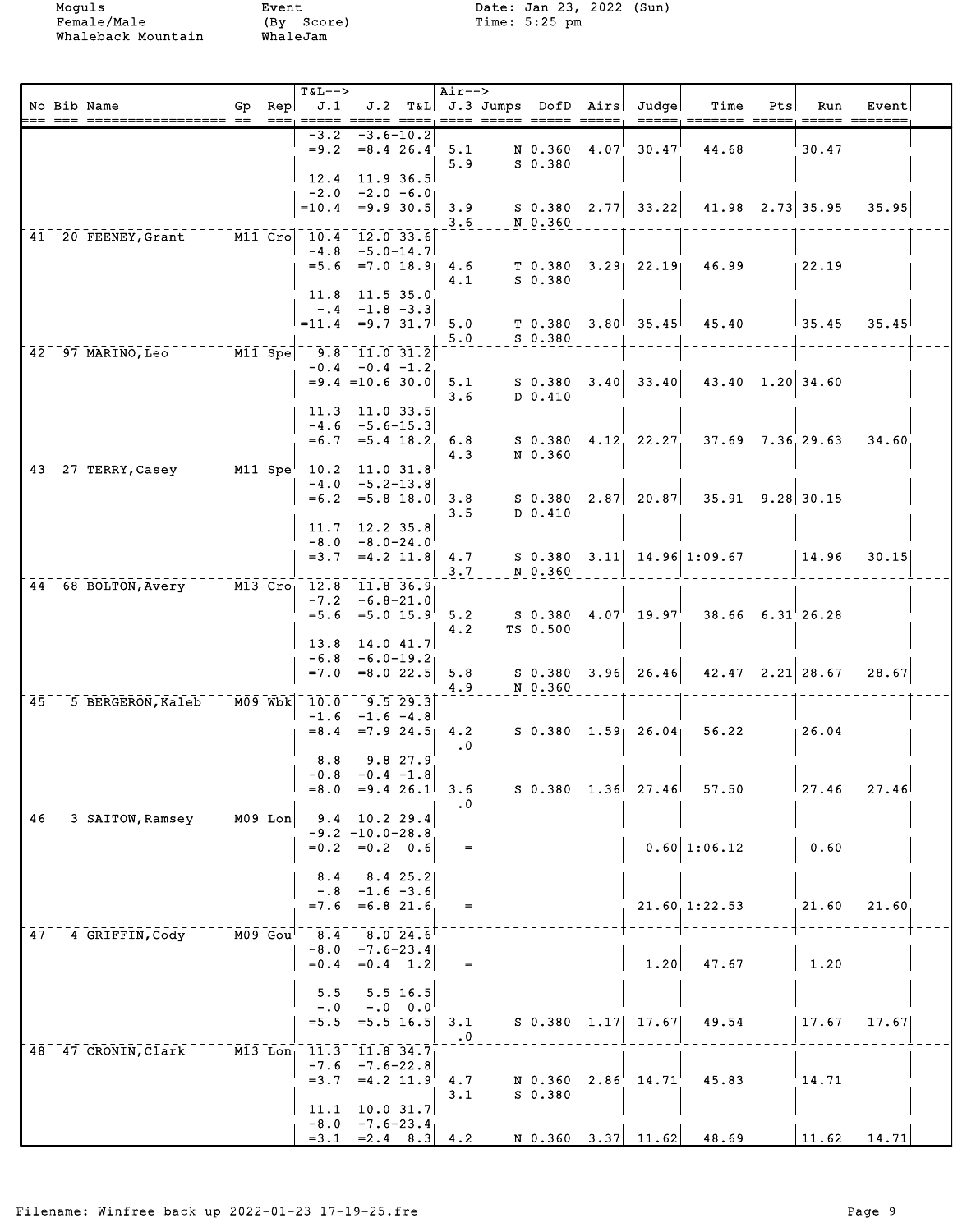Moguls Event Date: Jan 23, 2022 (Sun)

|                 |                  |           | $T\&L--\n$                                      |                      |          | $Air--$             |              |       |                            |     |               |       |  |
|-----------------|------------------|-----------|-------------------------------------------------|----------------------|----------|---------------------|--------------|-------|----------------------------|-----|---------------|-------|--|
|                 | No Bib Name      |           | Gp $\text{Rep}$ J.1 J.2 T&L J.3 Jumps DofD Airs |                      |          |                     |              | Judge | Time                       | Pts | Run           | Event |  |
|                 |                  |           |                                                 |                      |          |                     |              |       |                            |     |               |       |  |
|                 |                  |           |                                                 |                      |          | 4.9                 | $S$ 0.380    |       |                            |     |               |       |  |
| 49'             | 46 KELEHER, Nash | M13 Spe   |                                                 | $10.1$ $11.8$ $32.8$ |          |                     |              |       |                            |     |               |       |  |
|                 |                  |           |                                                 | $-6.2 -7.2 - 20.1$   |          |                     |              |       |                            |     |               |       |  |
|                 |                  |           |                                                 | $=3.9$ $=4.6$ 12.8   |          | $=$                 |              |       | $12.75$ 1:00.70            |     | 12.75         |       |  |
|                 |                  |           |                                                 |                      |          |                     |              |       |                            |     |               |       |  |
|                 |                  |           | 8.0                                             |                      | 8.024.0  |                     |              |       |                            |     |               |       |  |
|                 |                  |           |                                                 | $-3.2 -3.2 -9.6$     |          |                     |              |       |                            |     |               |       |  |
|                 |                  |           |                                                 | $=4.8$ $=4.8$ 14.4   |          | $=$                 |              |       | $14.40 \mid 1:03.23$       |     | 14.40         | 14.40 |  |
|                 |                  |           |                                                 |                      |          |                     |              |       |                            |     |               |       |  |
| 50 <sub>1</sub> | 48 BOGIGIAN, Max | $M13$ Lon | 0.1                                             |                      |          | $0.1 \quad 0.3$ 2.0 | S 0.380 0.76 |       | $1.06$ (none)              |     | 1.06          |       |  |
|                 |                  |           |                                                 |                      |          | $\cdot$ 0           |              |       |                            |     |               |       |  |
|                 |                  |           | 11.2                                            |                      | 9.9 31.7 |                     |              |       |                            |     |               |       |  |
|                 |                  |           | $-7.6$                                          | $-6.0 - 20.4$        |          |                     |              |       |                            |     |               |       |  |
|                 |                  |           | $= 3.6$                                         | $=3.9$ 11.3 4.1      |          |                     |              |       | $N$ 0.360 3.02 14.27 58.43 |     | $\vert$ 14.27 | 14.27 |  |
|                 |                  |           |                                                 |                      |          | 4.1                 | S 0.380      |       |                            |     |               |       |  |
|                 |                  |           |                                                 |                      |          |                     |              |       |                            |     |               |       |  |

Male = 29.68, Female = 31.75

Winfree 2022.00, B Rules, Rand=409 @10:25p(22-1-14), M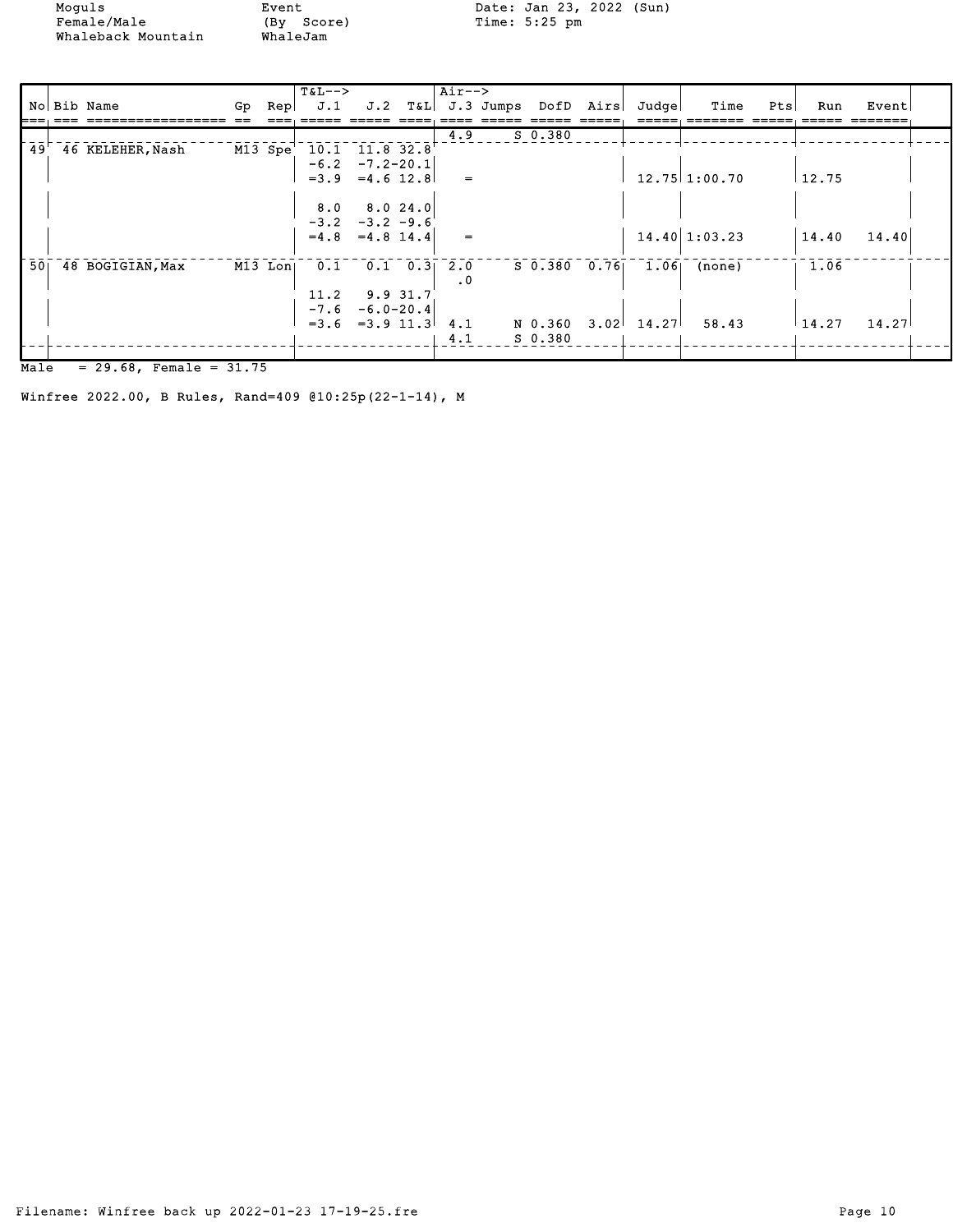------------------------------------------------------------------------------

Female/Male (By Group Score) Time: 5:26 pm Whaleback Mountain WhaleJam

Moguls Finals Date: Jan 23, 2022 (Sun)

|                                                                                   | No Bib# Name |                                                  | Gp  | Representing                        | Score              |
|-----------------------------------------------------------------------------------|--------------|--------------------------------------------------|-----|-------------------------------------|--------------------|
|                                                                                   |              |                                                  | $=$ | ============                        |                    |
|                                                                                   |              |                                                  |     |                                     |                    |
| $\mathbf{1}_1$                                                                    |              | 120 HEWITT, LIllian                              |     | F09 Cro Crotched                    | 22.35              |
|                                                                                   |              |                                                  |     |                                     |                    |
| $\mathbf{\bar{1}}^{\mathbf{\dagger}}$                                             |              | 10 ROYALL, Brynn                                 |     | F11 Cva Carrabas                    | 67.03              |
| $\overline{2}$                                                                    |              | 12 CARROLL, Ayla                                 |     | F11 Cro Crotched                    | 51.45              |
| $\frac{1}{3}$                                                                     |              | 7 HENSON, Anna                                   |     | F11 Cro Crotched 144.19             |                    |
| $\begin{array}{c} 4 \\ -5 \end{array}$                                            |              | 6 GRIFFIN, Molly________                         |     | F11 Gould Academ                    | 24.56              |
|                                                                                   |              | 11 PEDRO, Olivia                                 |     | F11 Wva Watervil                    | 24.26              |
|                                                                                   |              |                                                  |     |                                     |                    |
| $\begin{array}{c}\n\boxed{1} \\ \boxed{2} \\ \boxed{3} \\ \boxed{4}\n\end{array}$ |              | 42 DOWLING, Isabella                             |     | $F13$ Cva Carrabas                  | 74.35              |
|                                                                                   |              | 35 KEEFE, Ruby ___________                       |     | $F13$ Kms Killingt                  | 71.34              |
|                                                                                   |              | 38 PIERCE, Jessica 1997 E13 Kms Killingt         |     |                                     | 68.78              |
|                                                                                   |              | 37 ROSE, Celia                                   |     | $F13$ Cva Carrabas <sup>T</sup>     | 68.57              |
|                                                                                   |              | 39 STEVENSON, Sammie F13 Str Stratton            |     |                                     | 66.57              |
| $\begin{bmatrix} 5 \\ 6 \end{bmatrix}$                                            |              | 36 BRYANT, Sage                                  |     | F13 Cva Carrabas                    | 64.58              |
|                                                                                   |              | 34 BYRNES, LIIIY _________                       |     | $F13$ Kms Killingt                  | 62.42              |
| $\begin{bmatrix} -\frac{5}{7} \\ -\frac{8}{9} \\ -\frac{9}{10} \end{bmatrix}$     |              | 33 FLYNN, Molly 2000 F13 Lon Loon 2000 59.54     |     |                                     |                    |
|                                                                                   |              | 41 IRWIN, Adelyn                                 |     | F13 Wbk Whalebac                    | $\overline{50.97}$ |
|                                                                                   |              | 44 MERHIGE, Anne                                 |     | F13 Gould Academ                    | 49.55              |
|                                                                                   |              | 43 CARRIERE, Dani                                |     |                                     |                    |
| 11                                                                                |              |                                                  |     | F13 Wbk Whalebac'                   | 46.44              |
| $\overline{1}\overline{2}$                                                        |              | 45 SALLUM, Virginia _____ F13 Wva Watervil 44.16 |     |                                     |                    |
| $\overline{1}3$ <sup><math>\overline{1}</math></sup>                              |              | 32 O'NEILL, Cara                                 |     | F13 Wva Watervil <sup>!</sup>       | $-43.25$           |
| 14                                                                                |              | 40 OPPENHEIM, Brooke                             |     | F13 Lon Loon                        | 36.11              |
|                                                                                   |              |                                                  |     |                                     |                    |
|                                                                                   |              |                                                  |     |                                     |                    |
|                                                                                   |              | 79 PIERCE, Maggie Rose F15 Kms Killingt          |     |                                     | 74.63              |
| $\frac{1}{2}$ $\frac{3}{4}$ $\frac{4}{5}$ $\frac{1}{6}$ $\frac{1}{7}$             |              |                                                  |     |                                     | 67.03              |
|                                                                                   |              |                                                  |     |                                     | 63.66              |
|                                                                                   |              |                                                  |     |                                     | 56.35              |
|                                                                                   |              |                                                  |     |                                     |                    |
|                                                                                   |              |                                                  |     |                                     |                    |
| $\bar{8}$                                                                         |              |                                                  |     |                                     |                    |
| $\left[ 9\right]$                                                                 |              |                                                  |     |                                     |                    |
|                                                                                   |              |                                                  |     |                                     |                    |
| $\begin{bmatrix} 1 \\ 2 \\ 3 \end{bmatrix}$                                       |              | 2 BALCOMBE, Owen                                 |     | M09 Cro Crotched 40.32              |                    |
|                                                                                   |              | 5 BERGERON, Kaleb _____ M09 Wbk Whalebac         |     |                                     | 27.46              |
|                                                                                   |              | 3 SAITOW, Ramsey                                 |     | M09 Lon Loon                        | 21.60              |
| $\mathbf{A}^{\dagger}$                                                            |              | 4 GRIFFIN, Cody                                  |     | M09 Gould Academ <sup>+-17.67</sup> |                    |
|                                                                                   |              |                                                  |     |                                     |                    |
| $\mathbf{\bar{1}}$                                                                |              | 13 LEFEBVRE, Max                                 |     | M11 Spe Mount Sul 54.27             |                    |
|                                                                                   |              | 19 HEWITT, Samuel                                |     | M11 Cro Crotched 53.17              |                    |
| $\frac{2}{3}$                                                                     |              | 22 KEEFE, Brian                                  |     | M11 Kms Killingt                    | 51.48              |
|                                                                                   |              | 17 SAVAGE, Brooks                                |     | M11 Cva Carrabas                    | 51.13              |
| $\frac{4}{6}$                                                                     |              | 28 DINSMORE, Brooks                              |     | M11 Cva Carrabas                    | $\overline{50.92}$ |
|                                                                                   |              | 30 BALCOMBE, Dylan                               |     | M11 Cro Crotched                    | 49.90              |
| $\overline{7}$                                                                    |              |                                                  |     |                                     |                    |
|                                                                                   |              | 14 CUNDIFF, Samson                               |     | M11 Wva Watervil                    | 45.80              |
| $\overline{8}$                                                                    |              | 23 CRONIN, Grady                                 |     | M11 Lon Loon                        | 45.09              |
| $\overline{9}$                                                                    |              | 25 OPPENHEIM, Greyson                            |     | M11 Lon Loon                        | 40.91              |
| 10                                                                                |              | 15 BOGIGAN, Rocco                                |     | M11 Lon Loon                        | 36.53              |
| 11                                                                                |              | 18 GRIFFIN, Andrew                               |     | M11 Lon Loon                        | 35.95              |
| $\overline{1}\overline{2}$                                                        |              | 20 FEENEY, Grant                                 |     | M11 Cro Crotched                    | 35.45              |
| $\overline{13}$                                                                   |              | 97 MARINO, Leo                                   |     | M11 Spe Mount Su                    | 34.60              |
| $\overline{1}\overline{4}$                                                        |              | 27 TERRY, Casey                                  |     | M11 Spe Mount Su                    | 30.15              |
|                                                                                   |              |                                                  |     |                                     |                    |
| $\frac{1}{2}$                                                                     |              | 67 HENSON, Rowan                                 |     | M13 Cro Crotched                    | 71.80              |
|                                                                                   |              | 63 TRINWARD, Felix                               |     | M13 Cva Carrabas                    | 69.76              |
|                                                                                   |              |                                                  |     |                                     |                    |